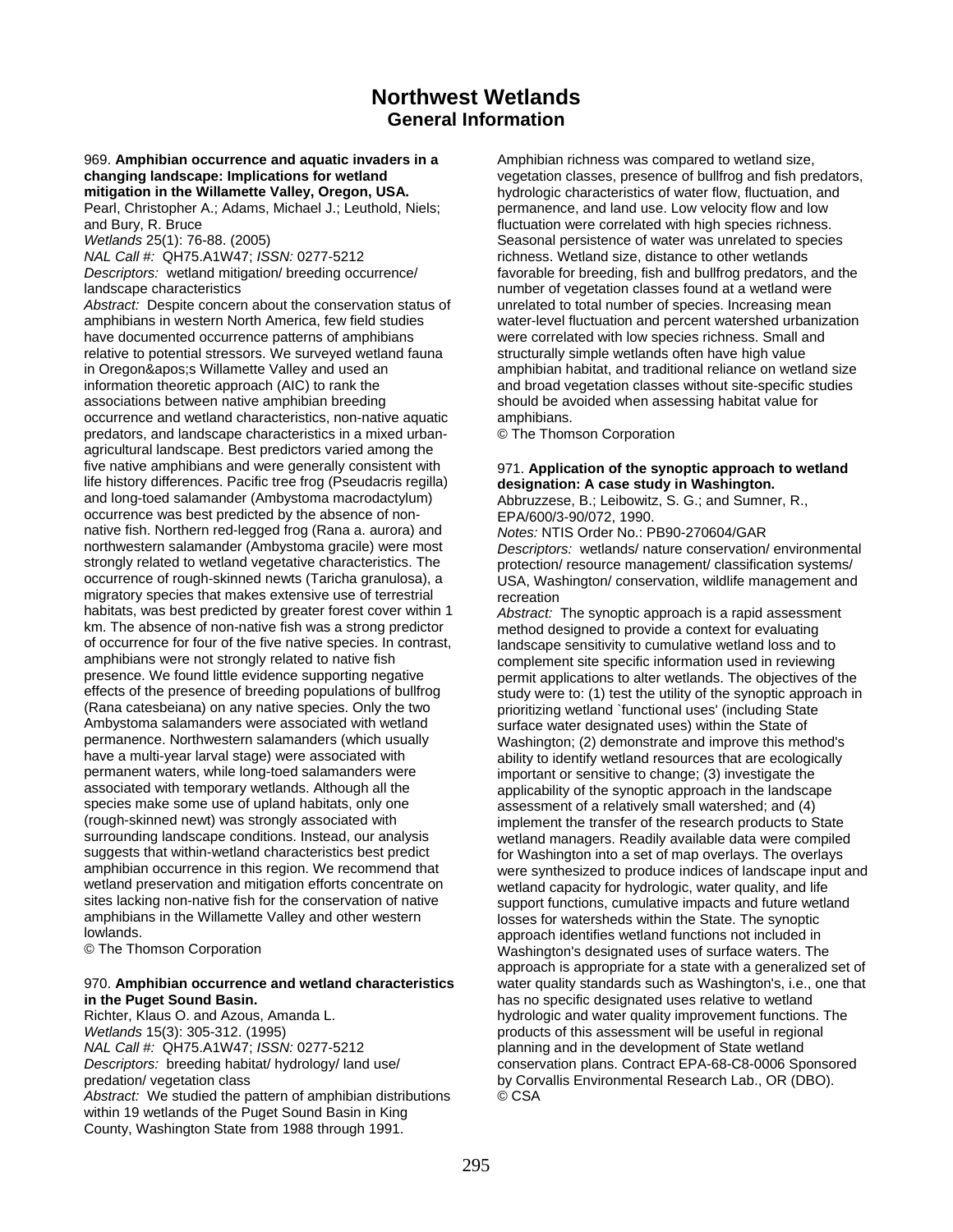## 972. **Characterization of wetland hydrology using hydrogeomorphic classification.**

Shaffer, P. W.; Kentula, M. E.; and Gwin, S. E. *Wetlands* 19(3): 490-504. (1999)

*NAL Call #:* QH75.A1W47; *ISSN:* 0277-5212 *Descriptors:* wetlands/ hydrology/ geomorphology/ classification/ decision making/ land management/ water management/ water level/ drainage/ classification systems/ water levels/ decision theory/ land/ USA, Oregon, Portland/ hydrogeomorphic classification

*Abstract:* Hydrologic data are essential for understanding relationships between wetland morphology and function and for characterizing landscape-scale patterns of wetland occurrence. We monitored water levels in 45 wetlands for three years to characterize the hydrology of wetlands in the vicinity of Portland, Oregon, USA and classified wetlands by hydrogeomorphic (HGM) class to determine whether hydrologic regimes differed in wetlands in different HGM classes. We also compared hydrologic regimes in naturally occurring wetlands (NOWs) and mitigation wetlands (MWs) and in wetlands with/without a human-made water-retention structure to determine whether and how human modifications are changing the hydrology of wetlands. We found no relationship between hydrologic attributes and land use, soil association, or wetland area. We did find significant differences related to presence of a waterretention structure and to wetland type (NOW or MW). Water levels were higher and had less temporal variability and more extensive inundation (as % wetland area) in MWs and in wetlands modified to include a retention structure. HGM class was very effective for characterizing wetland hydrology, with significant differences among HGM classes for water level and for extent and duration of inundation. For three regional classes, we found the lowest water levels and lowest extent/duration of inundation in slope wetlands, intermediate conditions in riverine wetlands, and the highest water levels and greatest extent and duration of inundation in depressions. In "atypical" classes, average water level and extent of inundation were similar to conditions in depressions, but the within-site variability in water levels in depressions-in-slope-setting and in-streamdepressions was significantly smaller than in the regional classes (p less than or equal to 0.001). Results highlight the importance of both geomorphic setting and wetland structure in defining wetland hydrology and support the use of HGM for wetland classification. Because hydrology is an important determinant of many wetland functions, resource managers using restoration and mitigation to offset wetland losses should strive for project design and siting that reestablish the hydrogeomorphology of natural wetlands to improve the likelihood of replacing wetland functions. © CSA

#### 973. **Classification and management of aquatic, riparian, and wetland sites on the national forests of Eastern Washington: Series description.**

Kovalchik, B. L. and Clausnitzer, R. R.; 593, 2004. 354 USDA Forest Service General Technical Report PNW. *NAL Call #:* aSD11.A46 no. 593

[http://www.fs.fed.us/pnw/publications/gtr593/](http://www.fs.fed.us/pnw/publications/gtr593) *Descriptors:* aquatic/ Eastern Washington/ plant association/ plant community/ riparian/ riparian ecosystems/ riparian vegetation/ series description/ vegetation classification/ wetland

*Abstract:* This is a classification of aquatic, wetland, and riparian series and plant associations found within the Colville, Okanogan, and Wenatchee National Forests. It is based on the potential vegetation occurring on lake and pond margins, wetland fens and bogs, and fluvial surfaces along streams and rivers within Forest Service lands. Data used in the classification were collected from 1,650 field plots sampled across the three forests. This classification identifies 32 series separated into four physiognomic classes: coniferous forests, deciduous forests, shrubs, and herbaceous vegetation. In addition, keys to the identification of 163 plant associations or community types are presented. The report includes detailed descriptions of the physical environment, geomorphology, ecosystem function, and management of each series. This classification supplements and expands information presented in upland forest plant association classifications previously completed for the three eastern Washington forests. It is a comprehensive summary of the aquatic, riparian, and wetland series and contributes to the understanding of ecosystems and their management in eastern Washington.

© 2006 Elsevier B.V. All rights reserved.

#### 974. **Classification of aquatic and semiaquatic wetland natural areas in Idaho and western Montana.**  Rabe, F. W. and Chadde, S. W.

*Natural Areas Journal* 14(3): 175-187. (1994) *NAL Call #:* QH76.N37; *ISSN:* 0885-8608 *Descriptors:* wetlands/ classification systems/ hydrology/ water analysis/ nature conservation/ classification/ aquatic environment/ geochemistry/ natural areas/ geochemistry/ classification systems/ nature conservation *Abstract:* A hierarchical classification of aquatic and semiaquatic zones associated with lentic (standing water) systems in Idaho and western Montana is proposed. This classification is structured like Cowardin et al. (1979), but is modified to apply to conditions in the Northern Rocky Mountains. Aquatic or open water sites are defined as having a depth greater than 0.5 m. Sites less than 0.5 m deep are considered semiaquatic. At the subsystem level our classification differs by separating size and depth of the aquatic area, making it possible to have both shallow and deep lakes and ponds. At the class and subclass levels only minor changes to the aquatic and semiaquatic descriptors used by the Cowardin system are proposed. We utilize water chemistry and hydrology as modifiers, similar to Cowardin, but do not employ water regime or soil as modifiers. We add geomorphic forms and special aquatic features not recognized by Cowardin. Wetland types found in Idaho and Montana such as peatlands, marshes, potholes, swamps, and vernal pools are described and classified. Photographs of selected study sites illustrate the classification process. © CSA

# 975. **Distribution of soil organic matter in freshwater emergent/open water wetlands in the Portland, Oregon metropolitan area.**

Shaffer, P. W. and Ernst, T. L. *Wetlands* 19(3): 505-516. (1999) *NAL Call #:* QH75.A1W47; *ISSN:* 0277-5212 *Descriptors:* wetlands/ hydrology/ geomorphology/ land management/ water management/ decision making/ resources management/ land use/ soil organic matter/ land/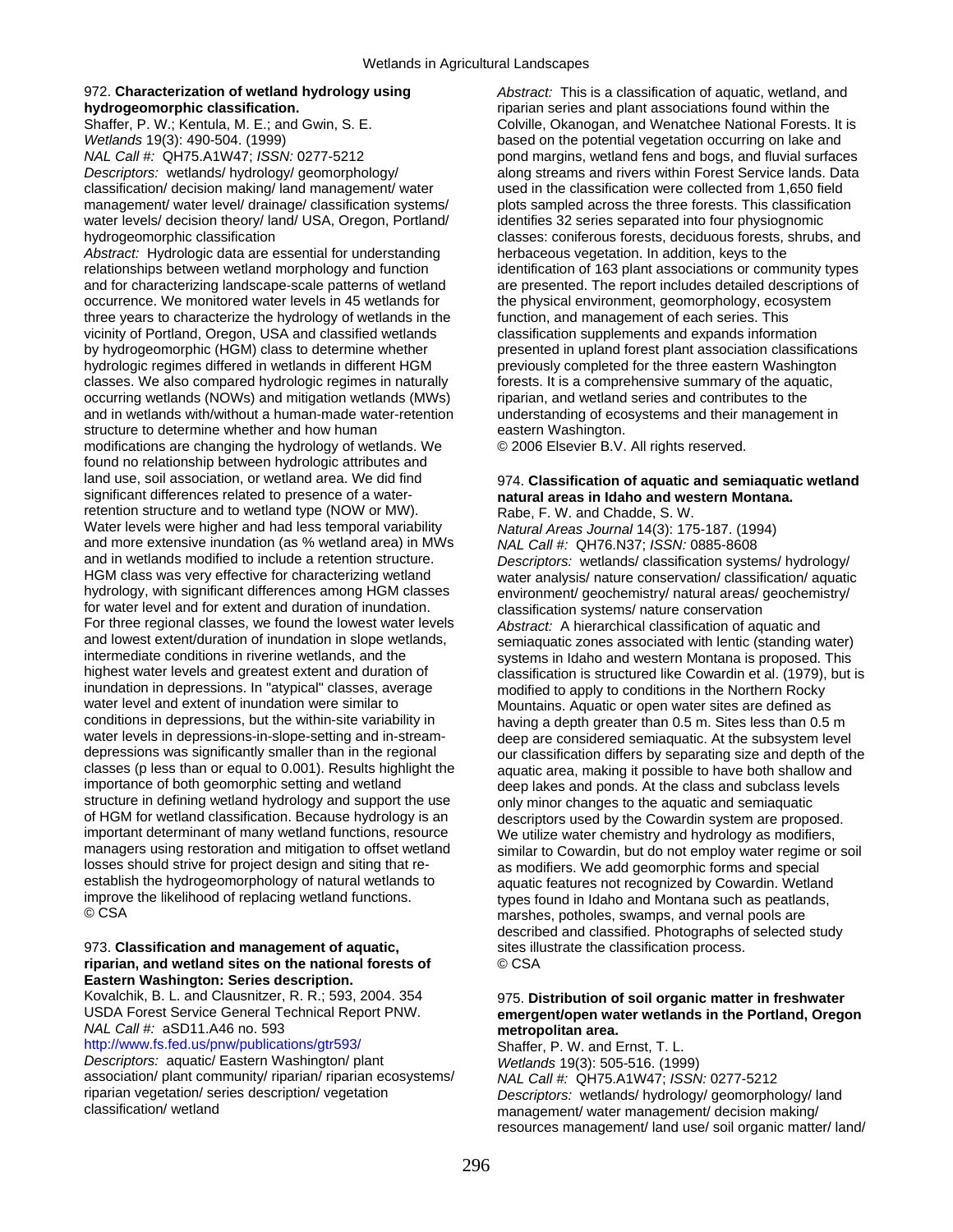decision theory/ resources/ organic matter/ USA, Oregon, Portland/ standing water

*Abstract:* We measured soil organic matter (SOM) concentrations in a large sample  $(n = 95)$  of freshwater emergent and open water wetlands in the Portland, Oregon, USA, area as part of a study of the ecological development of mitigation wetlands. Mean SOM concentrations were higher in naturally occurring wetlands (NOWs) than in mitigation wetlands (MWs) at 0-5 cm (SOM  $= 9.75$  and 5.83%, respectively,  $p = 0.0001$ ) and at 15-20 cm (SOM =  $6.85$ , 4.68%,  $p = 0.0551$ ). If temporal accumulation of SOM is occurring, it is slow; we found no significant relationship between SOM and wetland age ( $p =$ 0.6003) and no significant change in SOM concentration in soils in MWs sampled in 1987 and 1993. Concentrations of SOM were not significantly related to land use but were related to soil series, texture class, and association, and to hydrogeomorphic class. For a subset of wetlands monitored for hydrology, we also found a significant negative relationship between SOM and the extent of inundation by standing water. Mitigation may be leading to direct loss of SOM, probably resulting from soil management practices during project construction. We also show that hydrologic regime significantly affects SOM. Because most projects in our study were built in pre-existing wetlands and have extensive areas of open water, our results suggest that low concentrations of SOM are likely to persist. For SOM and probably for SOM-supported wetland functions, fundamental goals of mitigation and wetland management (in-kind wetland replacement, no-net-loss of structure and function) are not being achieved, at least in the short term. The success of mitigation, in terms of SOM, could be improved by better project design and better management of soils during project construction. © CSA

# 976. **Environmental gradients in Northwest USA freshwater wetlands.**

Sanville W. D.; Eilers H. P.; Boss T. R.; and Pfleeger T. G. *Environmental Management* 10(1): 125-134. (1986) *NAL Call #:* HC79.E5E5; *ISSN:* 0364-152X *Descriptors:* vegetation/ moisture/ model/ seasonality *Abstract:* Wetland environmental characteristics are examined to determine their spatial and temporal relationships. Two very different Oregon freshwater wetlands provided a range of wetland types. Results are evaluated to determine the possible use of environmental characteristics in defining wetlands and their boundaries. Representative physical, hydrological, and edaphic properties were periodically measured in microplots along upland/wetland transects. A multivariate approach is stressed in the data analysis; correlation, cluster analysis, and principal components analyses were used. The results indicate the environmental characteristics change in a quantifiable manner both spatially and temporally. The controlling mechanism is moisture, spatially in terms of the upland/wetland transect and temporally with respect to seasonal response. These changes do not correlate well with vegetation. Several hypotheses are offered as an explanation. Correlation within environmental characteristics is variable but definite patterns are discernible. These data suggest both single and combinations of environmental characteristics that could

serve as "keys" in wetland identification and boundary determination. However, before extensive use is made of this information additional long-term monitoring of wetland environmental characteristics will be required. © The Thomson Corporation

## 977. **Forms and accumulation of soil P in natural and recently restored peatlands--Upper Klamath Lake, Oregon, USA.**

Graham, S. A.; Craft, C. B.; Mccormick, P. V.; and Aldous, A.

*Wetlands* 25(3): 594-606. (2005) *NAL Call #:* QH75.A1W47; *ISSN:* 0277-5212 *Descriptors:* wetlands/ marshes/ phosphorus/ peatlands/ drainage/ lakes/ storage/ soil *Abstract:* Forms, amounts, and accumulation of soil

phosphorus (P) were measured in natural and recently restored marshes surrounding Upper Klamath Lake located in south-central Oregon, USA to determine rates of P accumulation in natural marshes and to assess changes in P pools caused by long-term drainage in recently restored marshes. Soil cores were collected from three natural marshes and radiometrically dated to determine recent (super(137)Cs-based) and long-term (super(210)Pb-based) rates of peat accretion and P accumulation. A second set of soil cores collected from the three natural marshes and from three recently restored marshes was analyzed using a modification of the Hedley procedure to determine the forms and amounts of soil P. Total P in the recently restored marshes (222 to 311 mu g cm super(-3)) was 2-3 times greater than in the natural marshes (103 to 117 mu g cm super(-3)), primarily due to greater bulk density caused by soil subsidence, a consequence of long-term marsh drainage. Occluded Fe- and Al-bound P sub(i), calciumbound P sub(i) and residual P were 4 times, 22 times, and 5 times greater, respectively, in the recently restored marshes. More than 67% of the P pool in both the natural and recently restored marshes was present in recalcitrant forms (humic-acid P sub(o) and residual P) that provide long-term P storage in peat. Phosphorus accumulation in the natural marshes averaged 0.45 g m super(-2) yr super(- 1) (super(137)Cs) and 0.40 g m super(-2) yr super(-1) (super(210)Pb), providing a benchmark for optimizing P sequestration in the recently restored marshes. Effective P sequestration in the recently restored marshes, however, will depend on re-establishing equilibrium between the Penriched soils and the P concentration of floodwaters and a hydrologic regime similar to the natural marshes. © CSA

# 978. **Historical wetlands in Oregon's Willamette Valley: Implications for restoration of winter waterbird habitat.**

Taft, O. W. and Haig, S. M. *Wetlands* 23(1): 51-64. (2003) *NAL Call #:* QH75.A1W47; *ISSN:* 0277-5212 *Descriptors:* wetlands/ environmental restoration/ overwintering/ historical ecology/ valleys/ habitats/ waterfowl/ agriculture/ river basins/ habitat improvement/ ecosystem management/ restoration/ anthropogenic factors/ biological surveys/ river valleys/ aquatic birds/ habitat/ Aves/ Cygnus buccinator/ Chen caerulescens/ Grus canadensis/ Numenius americanus/ USA, Oregon, Willamette Valley/ birds/ trumpeter swan/ snow goose/

sandhill crane/ long-billed curlew/ Anser caerulescens/

Olor buccinator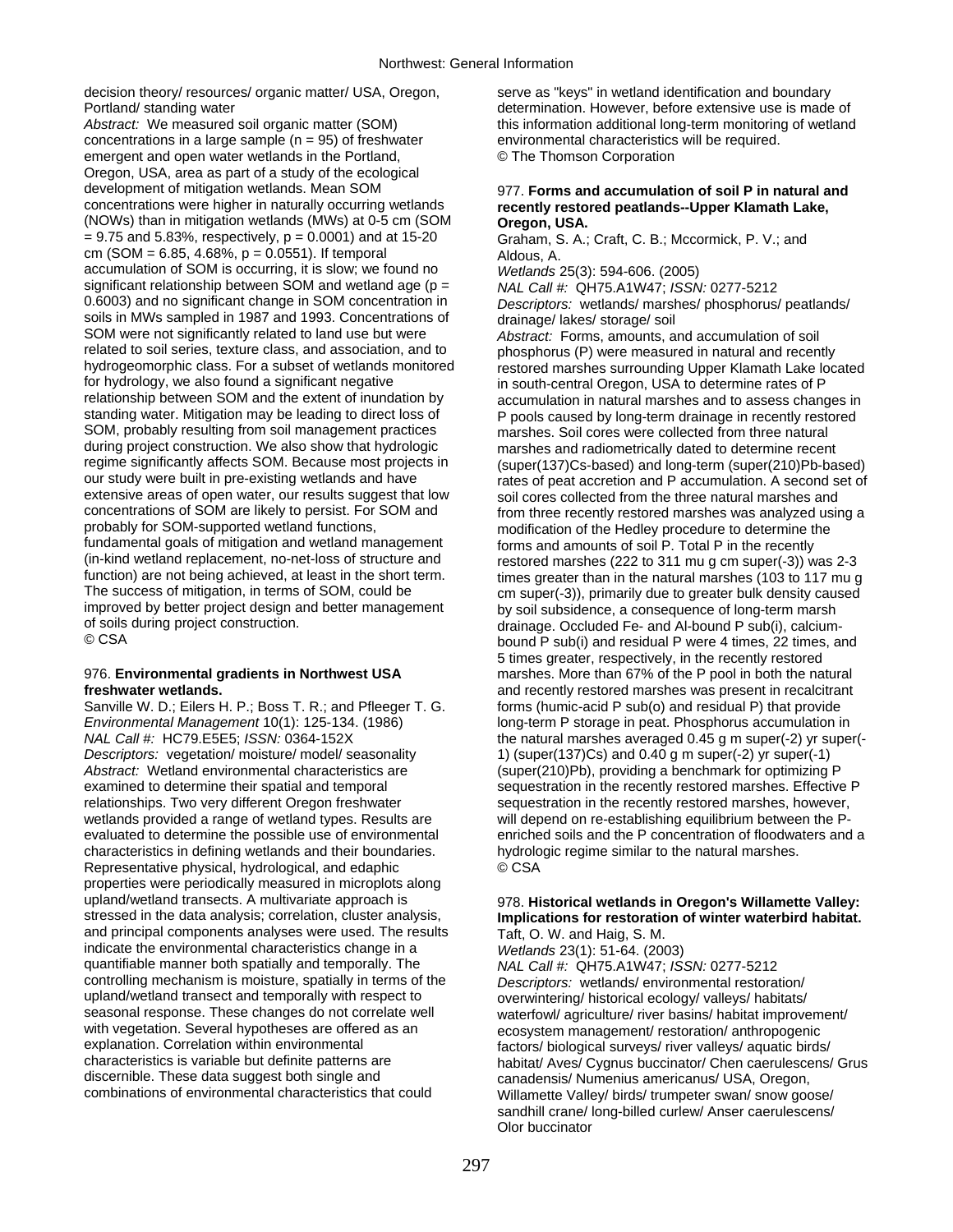*Abstract:* Before agricultural expansion in the 19th century, river valleys of North America supported expanses of wetland habitat. In restoring these landscapes, it is important to understand their historical condition and biological function. Synthesizing historical primary accounts (from explorers, travelers, settlers, and farmers) with contemporary knowledge of these wetland systems, we developed a profile of the wetlands and their use by nonbreeding waterbirds (e.g., waterfowl, wading birds, and shorebirds) within the Willamette Valley, Oregon, ca. 1840. We found evidence for three types of wetlands used by non-breeding waterbirds in fall, winter, and spring: emergent wetlands, riverine wetlands, and wetland prairie. The most extensive wetland type was wetland prairie, which functioned as fall/winter habitat for waterbirds, but only while native Kalapuyans managed the region with fire. Since the mid-1800s, four species, in particular, have decreased their use of the Willamette Valley: trumpeter swan (Cygnus buccinator), snow goose (Chen caerulescens), sandhill crane (Grus canadensis), and longbilled curlew (Numenius americanus). Information suggests that ca. 1840, waterbirds and their habitats were more abundant in the Willamette Valley than today. Restoration of the Willamette Valley landscape is warranted, and today's agricultural wetlands-former wetland prairie-hold highest restoration potential. © CSA

979. **Hydric soils in a southeastern Oregon vernal pool.** 

Clausnitzer, David; Huddleston, J. Herbert; Horn, Edward; Keller, Mark; and Leet, Curtis

*Soil Science Society of America Journal* 67(3): 951-960. (2003)

*NAL Call #:* 56.9 So3; *ISSN:* 0361-5995 *Descriptors:* hydric soils/ ponding/ vernal pool/ wetlands soil

*Abstract:* Vernal pools on the High Lava Plain of the northern Great Basin become ponded in most years, but their soils exhibit weak redoximorphic features indicative of hydric conditions. We studied the hydrology, temperature, redox potentials, soil chemistry, and soil morphology of a vernal pool to determine if the soils are hydric, and to evaluate hydric soil field indicators. We collected data for 3 yr from piezometers, Pt electrodes, and thermocouples. Soil and water samples were analyzed for pH, organic C, and extractable Fe and Mn. Soils were ponded from January through April or May, but subsurface saturation was never detected. Soil temperatures 50 cm below the surface rose above 5degreeC by March. Clayey Bt horizons perched water and limited saturation to the upper 10 cm. Redox potentials at a 5-cm depth were often between 200 and 300 mV, indicating anaerobic conditions, but producing soluble Fe2+ concentrations <1 mg L-1. Extractable soil Fe contents indicated Fe depletion from pool surface horizons and accumulation at or near the upper Bt1 horizon. Depletions and concentrations did not satisfy the criteria of any current hydric soil indicators. We recommend development of new indicators based on acceptance of fewer, less distinct redox concentrations for recognition of a depleted A horizon, and on presence of a thin zone containing redox concentrations located in the upper part of the near-surface perching horizon. © The Thomson Corporation

### 980. **Managing Oregon's estuarine resource lands.**  Jackson, P. L.

*Journal of Soil and Water Conservation* 46(1): 23-26. (1991)

*NAL Call #:* 56.8 J822; *ISSN:* 0022-4561 *Abstract:* Reviews one of the first attempts at mitigation banking to balance development with maintenance of fragile ecosystems. Estuarine mitigation has become an important phase in the planning and management of Oregon's coastal wetlands. As a part of a coordinated program of local comprehensive planning, land use regulation, and waterway alteration laws, mitigation banking is used to maintain the integrity of estuarine ecosystems by restoring or enhancing substitute habitat where planned development would otherwise result in the loss of resource lands. Oregon had adopted mitigation banking as the bank concept presents an alternative to applicants for state permits for material removal or fill in development estuaries. The article describes Oregon's first mitigation bank, the Astoria mitigation bank, established in 1987 at Young's Bay in the Columbia River Estuary. This project's objective was to restore a 33.8 acre diked pasture to its former condition as tidal marsh and swamp habitat. Another example of a large-scale habitat restoration is studied - the Salmon River Estuary project. Although this project was not a mitigation bank, it provides excellent evidence that diked pastureland along the Oregon coast can be returned to functioning saltmarsh habitat by restoration actions. The article finally assesses the prospects for estuarine mitigation. -from Author

© 2006 Elsevier B.V. All rights reserved.

# 981. **Nesting ecology of waterbirds at Grays Lake, Idaho.**

Austin, J. E. and Pyle, W. H. *Western North American Naturalist* 64(3): 277-292. (2004) *NAL Call #:* QH1 .G7; *ISSN:* 1527-0904 *Descriptors:* wetlands/ nesting behavior/ lakes/ montane environments/ aquatic birds/ mountains/ nesting/ breeding success/ reproductive behaviour/ Aves/ Fulica americana/ Aythya americana/ Gallinago delicata/ Phalaropus tricolor/ Podiceps nigricollis/ Recurvirostra americana/ Anas platyrhynchos/ Oxyura jamaicensis/ Rallus limicola/ Branta canadensis/ Circus cyaneus/ Asio flammeus/ Grus canadensis tabida/ Numenius americanus/ Anas strepera/ USA, Idaho, Grays L./ birds/ gadwall *Abstract:* Montane wetlands provide valuable habitat for nesting waterfowl and other waterbirds in the western United States, but relatively little information is available about the nesting ecology of their waterbird communities. We describe the general nesting ecology of breeding waterbirds at a large, shallow, montane wetland in southeastern Idaho during 1997-2000. Habitats include upland grasslands and intermittently to semipermanently flooded wetland habitats. We located a total of 1207 nests of 23 bird species: Eared Grebe (Podiceps nigricollis), Canada Goose (Branta canadensis), Mallard (Anas platyrhynchos), Gadwall (A. strepera), American Wigeon (A. americana), Green-winged Teal (A. crecca), Bluewinged Teal (A. discors), Cinnamon Teal (A. cyanoptera), Northern Shoveler (A. clypeata), Northern Pintail (A. acuta), Redhead (Aythya americana), Canvasback (A. valisineria), Lesser Scaup (A. affinis), Ruddy Duck (Oxyura jamaicensis), Northern Harrier (Circus cyaneus), American Coot (Fulica americana), Virginia Rail (Rallus limicola),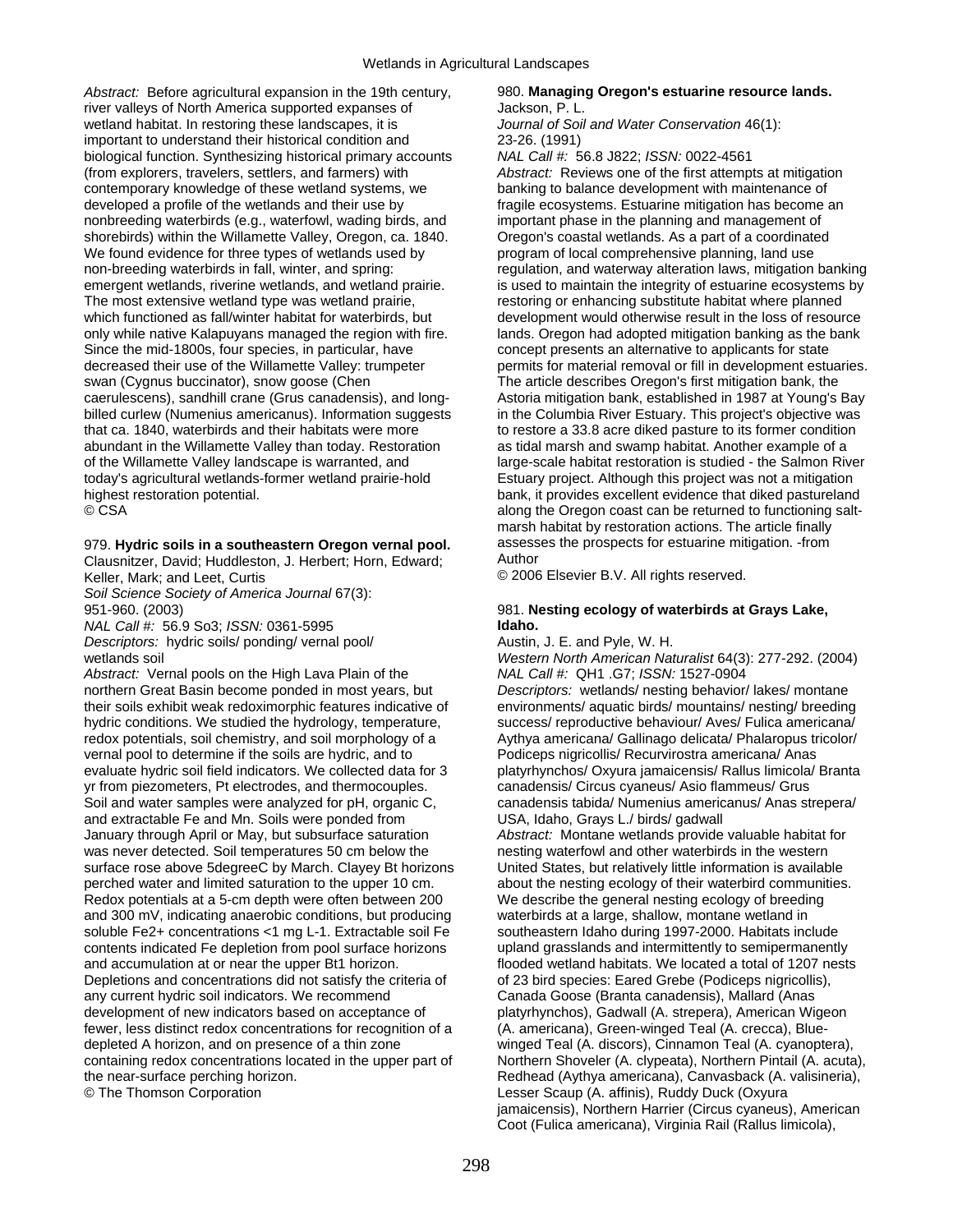Greater Sandhill Crane (Grus canadensis tabida), American Avocet (Recurvirostra americana), Long-billed Curlew (Numenius americanus), Wilson's Snipe (Gallinago delicata), Wilson's Phalarope (Phalaropus tricolor), and Short-eared Owl (Asio flammeus). Most nests were initiated in May-early June and were terminated (hatched or destroyed) by the 3rd week of June. Mean daily survival rate (DSR) for Canada Goose nests was 0.954 plus or minus  $0.005$  (s sub(x);  $n = 127$  nests), equivalent to Mayfield nest success of 21%. Mean DSR for dabbling duck nests over all 4 years was 0.938 plus or minus 0.006 (n = 41), equivalent to Mayfield nest success of 11%. For all other species where we found >10 nests each year (Eared Grebe, Redhead, Canvasback, Coot, Sandhill Crane, American Avocet, and Wilson's Snipe), >50% of nests found hatched at least 1 young. Success rates for geese, cranes, and ducks were lower than reported for Grays Lake during 1949-1951 and lower than most other wetlands in the region. © CSA

# 982. **Quercus garryana communities in the Puget Trough, Washington.**

Thysell, David R. and Carey, Andrew B. *Northwest Science* 75(3): 219-235. (2001) *NAL Call #:* 470 N81; *ISSN:* 0029-344X *Descriptors:* biodiversity/ terrestrial ecology: ecology, environmental sciences/ vashon glaciation/ community composition/ exogenous disturbances/ forest types/ plant cover/ prairies: habitat/ species diversity/ species richness/ tree diameter/ tree height/ tree regeneration/ wetlands: habitat

*Abstract:* Among the legacies of the Vashon Glaciation are Oregon white oak (Quercus garryana), prairie, wetland, and Douglas-fir (Pseudotsuga menziesii) communities arrayed in a mosaic in the Puget Sound Area (PSA). Much of this mosaic has been destroyed. The largest remaining portion is on Fort Lewis Military Reservation. We examined oak communities on Fort Lewis to assess encroachment by exotic plants and by Douglas-fir, to determine amounts of regeneration of oak and other tree species, and to compare oak community diversity with that of nearby Douglas-fir forests and glacial till prairies. For the 22 largest communities, we determined densities of trees, distributions of tree diameters and heights, amounts of regeneration for each tree species, evidence of exogenous disturbances, and covers of vascular understory species. For study sites, we calculated basal areas of tree species, richness and diversity of vascular plants, and percentages of species that were exotic. We constructed species accumulation curves for oak communities, Douglas-fir forests, and prairies. We performed Bray-Curtis and weighted averaging ordinations for 176 sampling plots from the 22 sites. Oak communities were typically more diverse than either Douglas-fir forests or prairies and were transitional in species composition between them. However, oak communities contained numerous exotics, particularly Scot's broom (Cytisus scoparius) and colonial bentgrass (Agrostis capillaris). Most oak communities contained large-diameter Douglas-firs and other tree species and appeared to be transforming to conifer or conifer/mixed hardwood forests. With succession, exotic species become less prevalent, but the extent and abundance of oaks is diminished. Maintenance of oak communities, and the PSA natural mosaic, may require

tree-density management in oak stands, removal of Douglas-fir, development of replacement oak sites, prescribed burning, and mechanical suppression of exotics before burning. © The Thomson Corporation

# 983. **Recent wetlands trends (1981/82-1994) in the Willamette Valley, Oregon, USA.**

Bernert, J. A.; Eilers, J. M.; Eilers, B. J.; Blok, E.; Daggett, S. G.; and Bierly, K. E. *Wetlands* 19(3): 545-559. (1999)

*NAL Call #:* QH75.A1W47; *ISSN:* 0277-5212 *Descriptors:* wetlands/ land use/ runoff/ land management/ farms/ classification/ resources management/ agriculture/ tile drains/ irrigation/ ecosystem disturbance/ mapping/ land/ farms and farming/ resources/ drains/ irrigation *Abstract:* A two-stage, stratified, systematic sample design was implemented in the Willamette Valley, Oregon, USA, to quantify wetland and land-use changes from the 1980s to the 1990s. The Stage I sample ( $n = 711$ ) was drawn from public land survey sections and was stratified by land use and runoff potential. The Stage II sample ( $n = 114$ ) resampled the Stage I sample stratified by the amount of hydric soils identified in the Stage I sample. Wetland and upland classes were delineated on large-scale aerial photographs, digitized into ARC/Info coverages, and compared to quantify land-cover changes. Total loss of wetlands to uplands during the study period was about 3,800 ha, representing a 2.1 percent wetland loss from the 1980s. The net loss after adjusting for wetland gains was about 2,750 ha. During the study period, 70 percent of the wetland loss was associated with agriculture, six percent was lost to urbanization, and 24 percent was lost to other changes. The loss of wetlands to agriculture and the conversion of wetland types was consistent with a pronounced climatic component related to below-normal precipitation from 1985 to 1994, although continued installation of tile drains and expansion of irrigated agriculture also may have contributed to the changes. The loss of wetlands to agriculture raised questions regarding the effectiveness of current agricultural wetland policy, which appears ill-prepared to protect small wetlands or to deal with loss of wetlands from intensified use of existing farmland. This study identified a larger number and area of wetlands compared with national wetland surveys because of the larger scale data used in this study, the nature of the strata used in the statistical design, and the inclusion of palustrine farmed wetlands in the land-use classification. © CSA

# 984. **Restoration of degraded riverine/riparian habitat in the Great Basin and Snake River regions.**

Platts, W. S. and Jensen, S. E. In: Wetland Creation and Restoration: The Status of the Science. Covelo, Calif.: Island Press, 1990; pp. 367-404. *Notes:* ISBN: 1559630450 *NAL Call #:* QH541.5.M3W462

*Descriptors:* habitat restoration/ riparian land/ stream restoration/ water resources management/ wetland restoration/ environmental impact/ planting management/ riparian waters/ soil-water-plant relationships/ water resources development/ watershed management/ wildlife habitats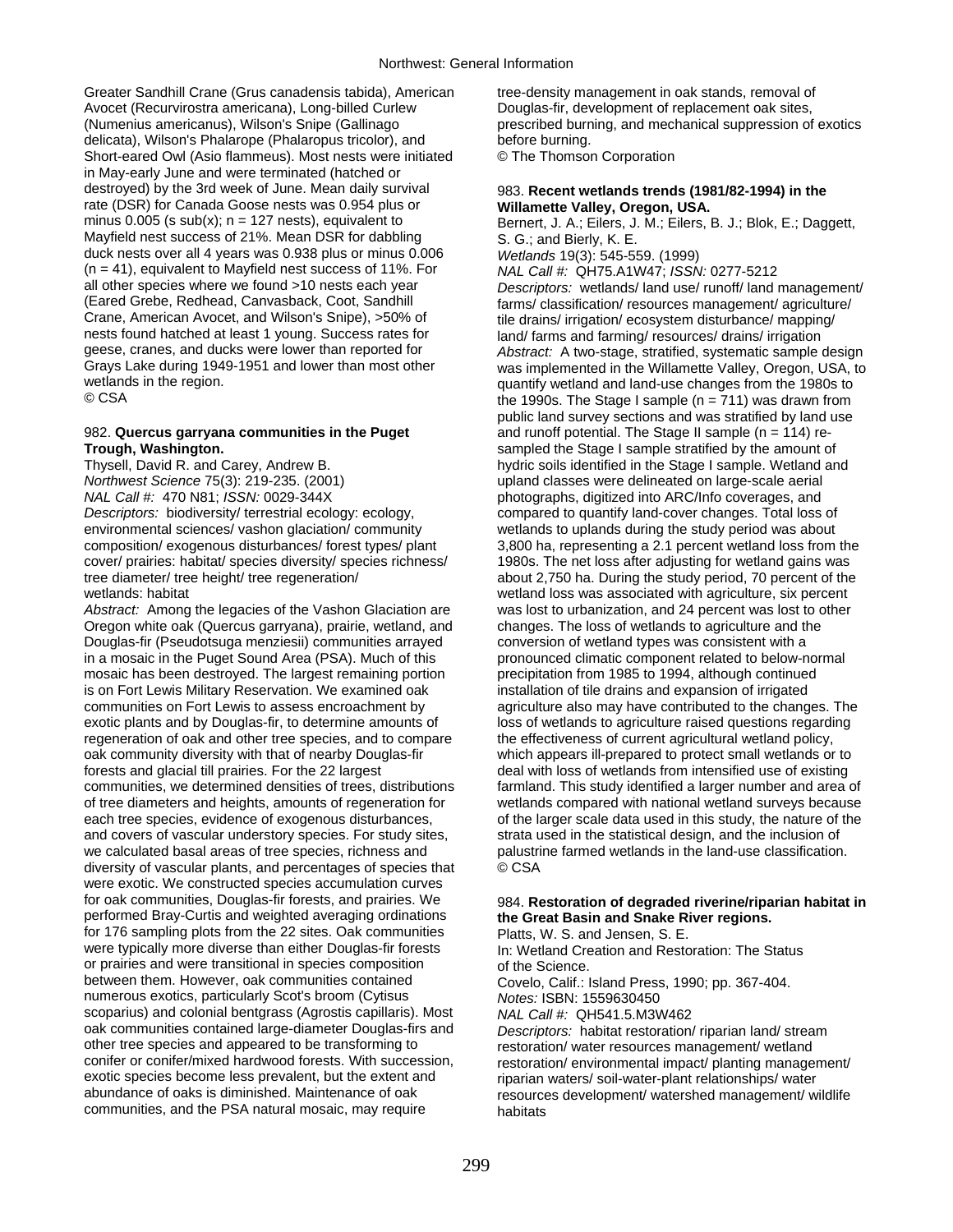*Abstract:* Riverine/riparian habitat (RRH) includes interdependent aquatic (riverine) and streamside (riparian) resources that are valuable for fish and wildlife habitat, flood storage and desynchronization, nutrient cycling and water quality, recreation, and heritage values. RRH includes resources both wetter and drier than stipulated for wetlands. Whereas the ' natural or achievable state ' of a riparian habitat may be wetland, the ' existing state ' may be non-wetland because of natural or anthropogenicallyinduced changes in the hydrologic character of RRH. There are many different types of RRH, each with distinctive structure, function, and values. Restoration commonly requires: planning to identify preliminary goals and a general approach; baseline assessments and inventories; designs from which the feasibility of accomplishing goals can be assessed; evaluation to assure compliance with designs; and monitoring of variables important to goals and objectives. The goals, approach, and design of restoration projects must be tailored to each type of RRH. Some general elements important to restoration of degraded RRH are: establishment of hydrologic conditions compatible with project goals; efficient handling of soil and substrates in construction; selection and propagation of plants suited to the site and project goals; evaluation of features to enhance habitat for target species; maintenance and control of impacts; and scheduling construction to reflect site constraints and goals.

(Author 's abstract) © CSA

#### 985. **Saturation, reduction, and the formation of ironmanganese concretions in the Jackson-Frazier Wetland, Oregon.**

D'Amore, David V.; Stewart, Scott R.; and Huddleston, J. Herbert

*Soil Science Society of America Journal* 68(3): 1012-1022. (2004)

*NAL Call #:* 56.9 So3; *ISSN:* 0361-5995

*Descriptors:* redoximorphic features: hydric soils, wetting drying cycles

*Abstract:* The Jackson-Frazier wetland is a rare, relatively undisturbed wetland in the Willamette Valley of Oregon that experiences repetitive annual flooding and drying cycles. Redoximorphic features formed by these wetting and drying cycles have not been calibrated with saturation and reduction. Long-term measurements of soil saturation and soil redox potential (EH) were combined with measurements of Fe and Mn concentrations to understand the formation of these redoximorphic features in the wetland soils. The Jackson-Frazier wetland is underlain by three stratigraphic units that control its hydrology: Holocene alluvium (A and Bss horizons), Malpass clay (2Bt horizon), and Irish Bend silts (3BC horizon). All three units are saturated for up to 9 mo each year, leading to EH values that fall below the Fe reduction threshold. Extractable Fe and Mn in nodules, concretions, and soft masses document substantial depletions from the matrix soil in all three units. In the 3BC, diffuse halos of Fe accumulation and matrix chromas from two to four indicate a source of Fe that can be reduced, translocated, and concentrated in nodular form. In the Bss and 3BC horizons, soft masses surrounding concentrations and higher ratios of oxalate to dithionite-citrate-bicarbonate Fe (Feox/FeDCB) in the larger concentrations suggest that nodules and concretions are currently forming by accretion of Fe. In the 2Bt, virtually all

of the Fe and Mn is gone from the matrix, and concretion boundaries are sharp. These are not relict features, as the current conditions would favor continued formation had the supply of Fe and Mn not been exhausted. © The Thomson Corporation

## 986. **Sensitive wetlands delineation using multitemporal satellite imagery: A comparative study in the intermountain western U.S.**

Cheney, B.; Jackson, M.; and Hardin, P. In: Proceedings of SPIE - The International Society for Optical Engineering.; Vol. 4171.; pp. 340-350; 2001. *Descriptors:* Kauth-Thomas transformation/ multitemporal image analysis/ wetland delineation *Abstract:* This paper details an effort to develop an operational methodology to distinguish lacustrine, palustrine and riverine wetlands from irrigated agriculture in a continental area using archived multi-temporal/multispectral Landsat Tm data. Archival Landsat Tm data were acquired over the Little Wood River Valley of Idaho in April, August and September of 1985. All dates of imagery were subjected to a Kauth-Thomas transformation and then stacked into a single 9-band image and submitted to a supervised classification. Dem data was used to remove spectral confusion with mountain vegetative systems with similar temporal signatures to the wetlands of interest. Field checks and comparison to National Wetland Inventory (nwi) maps completed in 1984 revealed a 98.3% agreement in classification of non-wetland areas. 54% of the areas classified as wetland on the Nwi were classified as wetland using our method. This is attributed to practice of generalization of the Nwi maps in which several small wetlands are circumscribed into a single large area. The digital method correctly identified the wetland patches and classified the interstices as dry land. Confusion with irrigated agriculture was almost completely absent. © 2006 Elsevier B.V. All rights reserved.

# 987. **Tidal wetlands of the Puget Sound region Washington USA.**

Boule M. E.

*Wetlands* 1: 47-60. (1981) *NAL Call #:* QH75.A1W47; *ISSN:* 0277-5212 *Descriptors:* spruce/ alder/ pine/ inundation/ salinity/ climate/ zonation/ plant evolution/ topography/ tide/ river/ freshwater/ marine/ marsh/ swamp *Abstract:* Wetland plant associations in the Puget Sound region are controlled by the same physical factors identified in wetlands throughout the world: frequency and/or duration of inundation, and salinity. Physiographic and climatic features and plant evolutionary responses to them have resulted in an unusual diversity and zonation of tidal wetlands. Substantial freshwater runoff and fjord-like topography results in diminished baseline ("marine") salinity conditions within Puget Sound. The steep topography/bathymetry also means there is little suitable wetland habitat in Puget Sound waterways. Tide ranges of up to 4m at river mouths may result in tidal fluctuations 40 km or more upstream, while high river flows often limit measurable surface salinities to less than 2km upstream. As a consequence, Puget Sound wetlands are found predominantly in tidal, freshwater rivers. Plant communities vary from low salt marsh associations at river mouths with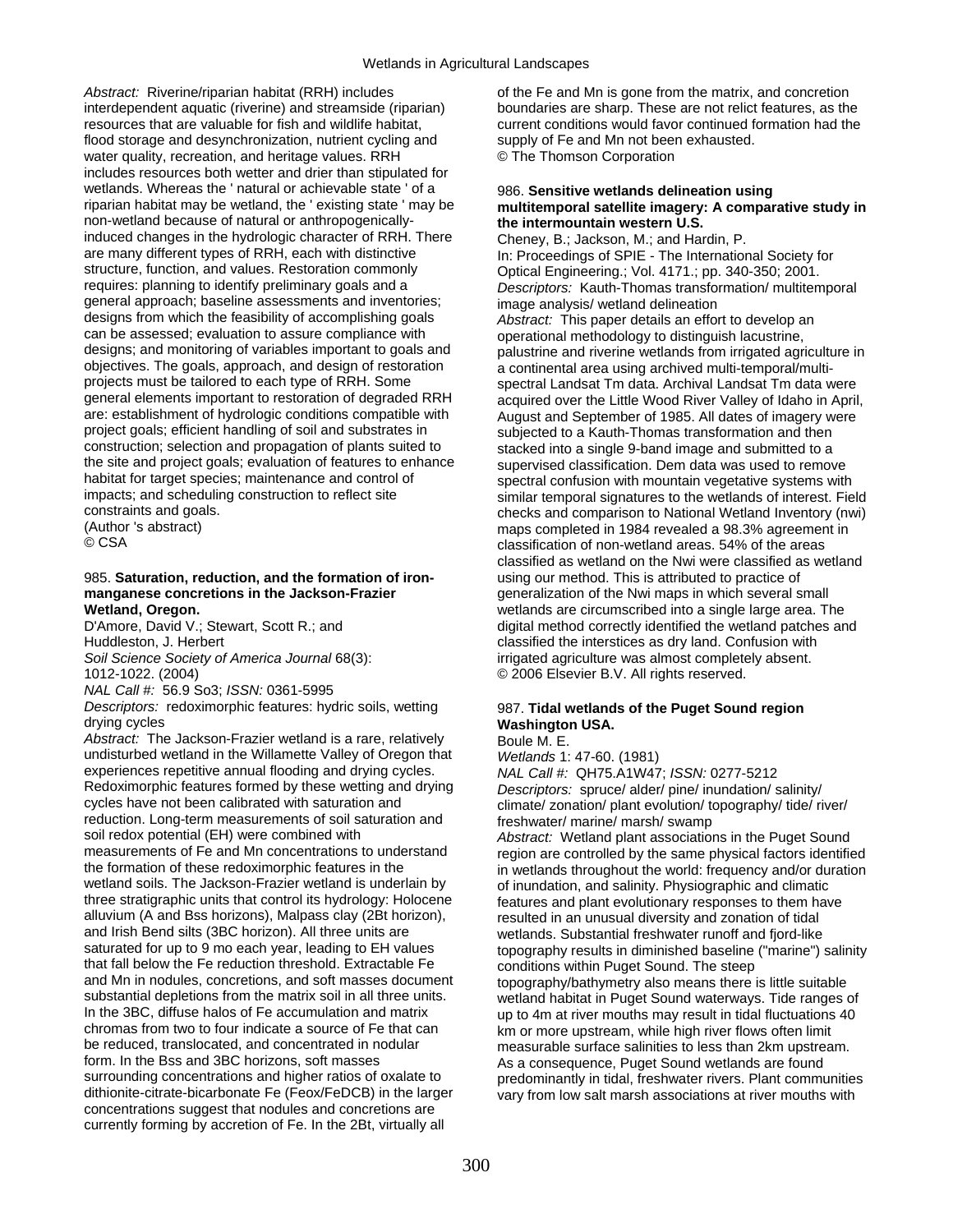brackish marshes immediately above them to fresh marshes and shrub swamps upriver. In undeveloped locations, forested swamps of spruce, alder, or occasionally pine, may be found in upstream tidal areas. © The Thomson Corporation

# 988. **Tracking changes in wetlands with urbanization: Sixteen years of experience in Portland, Oregon, USA.**

Kentula, Mary E.; Gwin, Stephanie E.; and Pierson, Suzanne M. *Wetlands* 24(4): 734-743. (2004)

*NAL Call #:* QH75.A1W47; *ISSN:* 0277-5212 *Descriptors:* hydrologic modifications/ geographic information system: GIS, applied and field techniques/ field survey: applied and field techniques/ national wetlands inventory/ human manipulation/ rainfall/ residential use/ wetland urbanization

*Abstract:* Long-term studies are essential to understanding the effects of urbanization on wetlands and the effectiveness of management actions. Using data from the National Wetlands Inventory (NWI) in combination with GIS analyses and field surveys, we tracked changes over 16 years (1982-1998) in small (ltoreq2 ha), palustrine emergent/open water wetlands (PEM/POW) in Portland, Oregon, USA. Wetlands identified on NWI maps and that had not been converted to other land uses at the time of the 1992 survey were surveyed in 1998. Data were collected on 164 of the 171 wetlands in the target population. Despite development pressure throughout the 1990s, loss of small PEM/POW wetlands slowed between 1992 and 1998, with only 6% of the sites being destroyed as compared to 40% between 1982 and 1992. Of 11 sites that were not identifiable due to drought in 1992, eight had recovered with the return of typical rainfall; three had been destroyed. Most of the wetlands existing in 1998 were in hydrogeomorphic (HGM) classes atypical to the region due to human manipulation. Hydrologic modifications were observed on 60% of the sites, but on-site disturbances like mowing, dumping, and trail building had decreased since the 1992 survey. Over the time period studied, land uses adjacent to the study sites shifted from undeveloped and agricultural to urban and residential use. Reflecting the common occurrence of on- and off-site stressors and modifications, we rated the condition of only 11 % of the

sites as good, with 46% fair and 43 % poor. Our results demonstrate the utility of combining field surveys with GIS analyses to track the status of wetland resources over time. The next challenge is to use such data to develop strategies to manage urban wetlands in ways that maintain and ultimately improve the condition of the resource. © The Thomson Corporation

## 989. **Wetland determination of a southeast Oregon vernal pool and management implications.**

Clausnitzer, D. and Huddleston, J. H. *Wetlands* 22(4): 677-685. (2002) *NAL Call #:* QH75.A1W47; *ISSN:* 0277-5212 *Descriptors:* wetlands/ steppes/ classification/ on-site investigations/ hydrology/ soil properties/ vegetation/ water holes/ livestock/ ecological effects/ ecosystem management/ soil/ sediment properties/ temporary ponds/ classification systems/ biota/ plant populations/ nature conservation

*Abstract:* Numerous landscape depressions on the High Lava Plain of southeast Oregon, USA are ponded in most years, but their wetland status has not been examined closely. We applied the standard wetland criteria (hydrology, soils, and vegetation) to one such pool to evaluate whether the pool meets federal criteria as a jurisdictional wetland. Wetland hydrology was determined to be present based on data from piezometer and ponding observations. Soils were determined to be hydric based on hydrology, soil temperature, and redox potentials. Vegetation met wetland criteria according to the 50/20 rule. Vegetation was similar to that of California Northern Basalt Flow vernal pools. Oregon pools are locally called 'upland playas,' but they fit the definition of vernal pools. Many southeast Oregon vernal pools are dug out as waterholes for livestock, increasing ponding depth and duration. Increased water availability can alter biological communities within pools and on surrounding semi-arid uplands. Effects due to grazing and excrement inputs have not yet been investigated. Vernal pools constitute distinct habitat sites within semi-arid landscapes and, therefore, probably play an important, and so far poorly understood, ecological role on the southeast Oregon steppe. © CSA

# **Effects of Agricultural Conservation Practices on Wetlands**

# 990. **Controls on selenium distribution in wetland sediment, Benton Lake, Montana.**

Zhang, Yiqiang and Moore, J. N. *Water, Air, and Soil Pollution* 97(3-4): 323-340. (1997) *NAL Call #:* TD172 .W36; *ISSN:* 0049-6979 *Descriptors:* wetlands/ selenium/ sediment pollution/ water management/ carbon/ agricultural runoff/ distribution/ pumping plants/ water supply/ drainage/ land management/ pollution monitoring/ USA, Montana, Benton L. *Abstract:* The distribution of selenium in sediment in Benton Lake is mainly controlled by the location of the dissolved selenium inputs. Selenium concentrations in sediment decrease along flow paths downgradient within the wetland system. Construction in 1961 of a pump station to increase water supply and dikes to facilitate water management, along with current water management, has

increased the rate of selenium accumulation in sediments as compared to the pre-1961 natural lake. Agricultural practices (alternate crop/fallow rotation) in the non-irrigated farm land of the seleniferous Benton Lake basin also have increased selenium loading to Benton Lake. Carbon content is an important factor affecting selenium distribution in sediment but this relationship is greatly affected by dissolved selenium inputs. Amelioration of selenium contamination in Benton Lake will require a combination of land and water management modifications. Within the wetland system, minimizing the duration of inlet-perennial ponds would minimize selenium accumulation and increase the life of the refuge. © CSA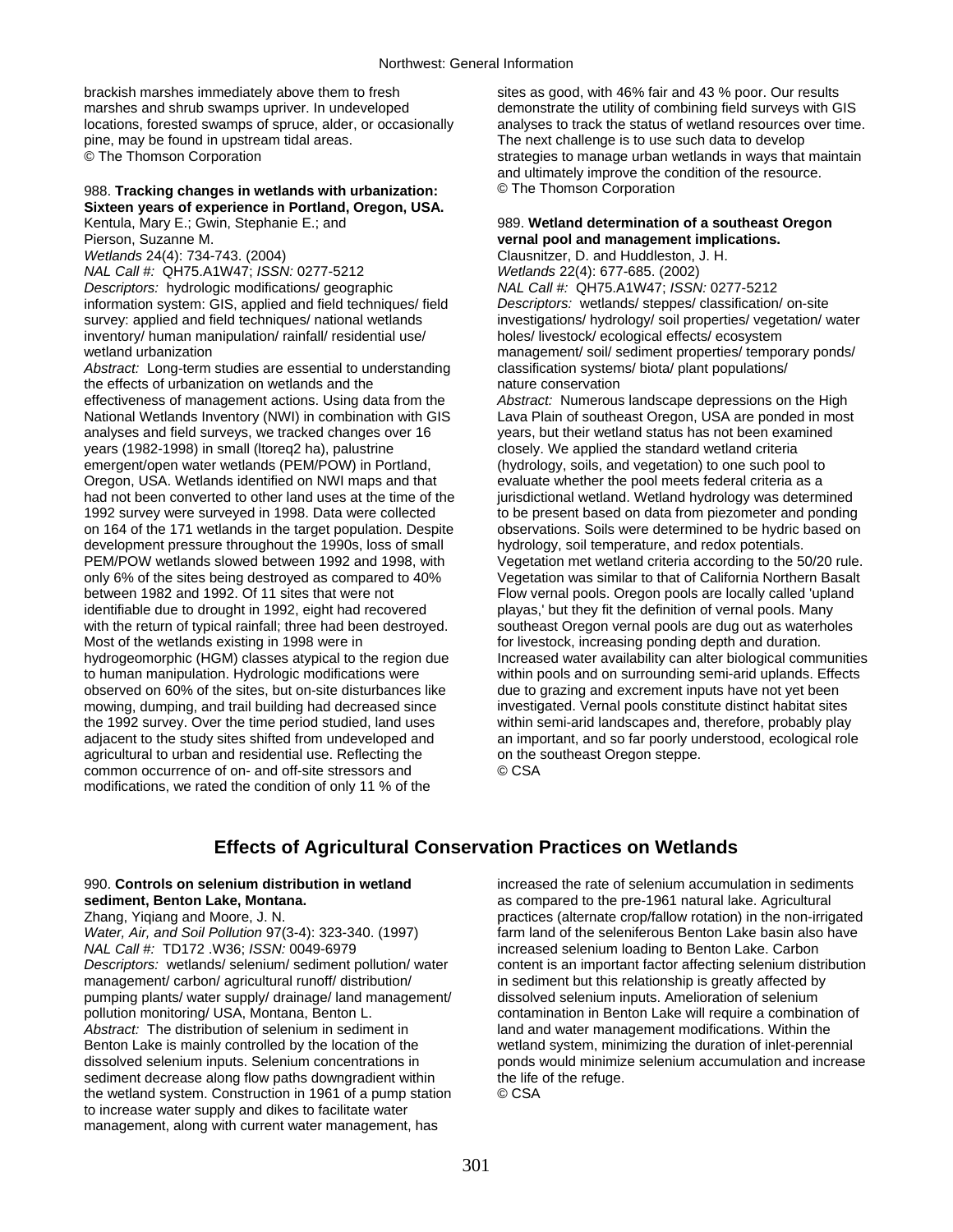# 991. **Effects of RodeoReg. and GarlonReg. 3A on nontarget wetland species in central Washington.**

Gardner, S. C. and Grue, C. E. *Environmental Toxicology and Chemistry* 15(4): 441-451. (1996)

*NAL Call #:* QH545.A1E58; *ISSN:* 0730-7268 *Descriptors:* wetlands/ herbicides/ toxicity/ effects/ weeds/ weed control/ aquatic organisms/ aquatic weeds/ control/ chemical control/ glyphosate/ triclopyr/ nontarget effects/ aquatic invertebrates/ Lythrum salicaria/ Daphnia/ rainbow trout/ Lemna

*Abstract:* Purple loosestrife, Lythrum salicaria, is an invasive wetland perennial that became established in northeastern North America in the early 1800s. Despite its designation as a noxious weed, its distribution has continued to expand. Treatment with herbicides is the most widely used means of controlling purple loosestrife. This study examined the nontarget effects of two herbicides, Rodeo [glyphosate] and Garlon 3A [triclopyr amine], currently used or being considered for use in controlling purple loosestrife in Washington State, resp. Growth and/or survival of duckweed [Lemna spp.], Daphnia, and rainbow trout were monitored for at least 24 h following an application of each herbicide. Free-living water column and benthic invertebrates were monitored 24 h and 7 d postspray using activity traps and sediment cores. Neither chemical was associated with significant decreases in survival or growth of the bioassay organisms, with the exception that growth of duckweed was reduced 48 h after exposure to Rodeo. Nor were significant decreases in the abundance of free-living aquatic invertebrates detected following the herbicide applications. Results suggest that neither herbicide, at the application rates used, poses a hazard to aquatic invertebrates in wetlands in central Washington. However, Rodeo, because it is a broadspectrum herbicide, may pose a greater hazard to nontarget aquatic vegetation. © CAB International/CABI Publishing

# 992. **Home ranges, movements, and habitat selection of Oregon spotted frogs (Rana pretiosa).**

Watson, James W.; McAllister, Kelly R.; and Pierce, D. John

*Journal of Herpetology* 37(2): 292-300. (June 2003) *NAL Call #:* QL640.J6; *ISSN:* 0022-1511

*Descriptors:* Rana pretiosa (Ranidae)/ home range/ home range use/ distribution within habitat/ movement patterns/ habitat selection and home range use relationships/ habitat utilization/ range use/ habitat preference/ semiaquatic habitat/ wetland upland pasture mosaic/ grassland/ Washington/ Thurston County/ Dempsey Creek/ habitat selection/ home range use and movement patterns/ upland pasture wetland mosaic

*Abstract:* From 1997-1999 we studied one of four known populations of Oregon Spotted Frogs (Rana pretiosa) in Washington State to investigate patterns of range use, movements, and habitat selection. Sixty telemetered frogs occupied a range that was a mosaic of wetlands (15.6 ha) and upland pasture (13.2 ha) grazed by dairy cows. Mean (.[plus or minus] SE) home-range size for four frogs was 2.2 [plus or minus] 1.0 ha. Patterns of spatial use, determined from 654 telemetry locations, were closely related to season and changing surface water conditions. During the breeding season (February to May), frogs occupied >=-50% of the area they used the entire year, and oviposited in

shallow pools (depth  $= 16.9$  [plus or minus] 0.6 cm) on the margins of an ephemeral creek. In the dry season (June to August), frogs moved down stream to deeper, permanent pools (depth = 23.6 [plus or minus] 1.0 cm), significantly reduced their movements, and occupied the smallest ranges of any season. During the wet season (September to January), frogs moved back up stream and reoccupied the breeding range. During the coldest weather, frogs buried themselves at the base of dense vegetation in shallow water under ice (depth = 17.4 [plus or minus] 0.8 cm). Frogs avoided dry uplands. Frogs selected sedge (Carex obnupta, and Carex utriculata)/rush (Juncos effuses) habitat during breeding and hardhack (Spiraea douglasii) cover during the dry season that shaded and maintained remnant pools. Frogs preferred microhabitats with 50-75% water surface exposure based on comparisons between telemetry locations and nearby locations that were randomly selected. Aquatic requirements necessary to complete the life cycle of Oregon Spotted Frogs in this population include (1) stable, shallow water areas for egg and tadpole survival in the breeding season, (2) deep, moderately vegetated pools for adult and juvenile survival in the dry season, and (3) shallow water levels over emergent vegetation for protecting all age classes during cold weather in the wet season.

© The Thomson Corporation

# 993. **The importance of flood irrigation in water supply to wetlands in the Laramie Basin, Wyoming, USA.**

Peck, D. E. and Lovvorn, J. R. *Wetlands* 21(3): 370-378. (Sept. 2001) *NAL Call #:* QH75.A1W47; *ISSN:* 0277-5212 *Descriptors:* wetlands/ flood irrigation/ irrigation effects/ irrigation efficiency/ environmental effects/ hydrology/ percolation/ ecosystems/ salinity/ conductivity/ irrigation water/ agriculture/ water supply/ nature conservation/ canals/ water policy/ water management/ irrigation/ flooding/ water supplies/ USA, Wyoming, Laramie Basin/ groundwater management/ mechanical and natural changes/ freshwater pollution

*Abstract:* As in many areas of western North America, flood irrigation for hay production has created many wetlands in the Laramie Basin, Wyoming. Since the early 1900s, water from mountain snowmelt has reached wetlands via ditches and as interflow and ground water percolating from flooded fields and unlined ditches. Such systems are viewed as inefficient for irrigation and other human uses because they reduce the volume and increase the salinity of downstream flows. Increasing irrigation efficiency by lining ditches or installing sprinklers would decrease wetland habitat, but such effects are seldom considered. To assess potential impacts of increased irrigation efficiency, we determined how flood irrigation affects the hydrology and types of wetlands in the Laramie Basin. For 74 wetlands with 80 total inflows, just 14% of inflows were as surface flow from natural stream channels. In contrast, 65% of inflows were directly from irrigation: 30% as surface flow from ditches and 35% as interflow percolating from ditches and irrigated fields. Fifteen percent of inflows were as surface flow from other wetlands, and 6% of inflows were from ground water with unknown recharge source (probably either natural streams or irrigation). In this year of high water availability (1999), wetlands receiving surface water generally were fresh or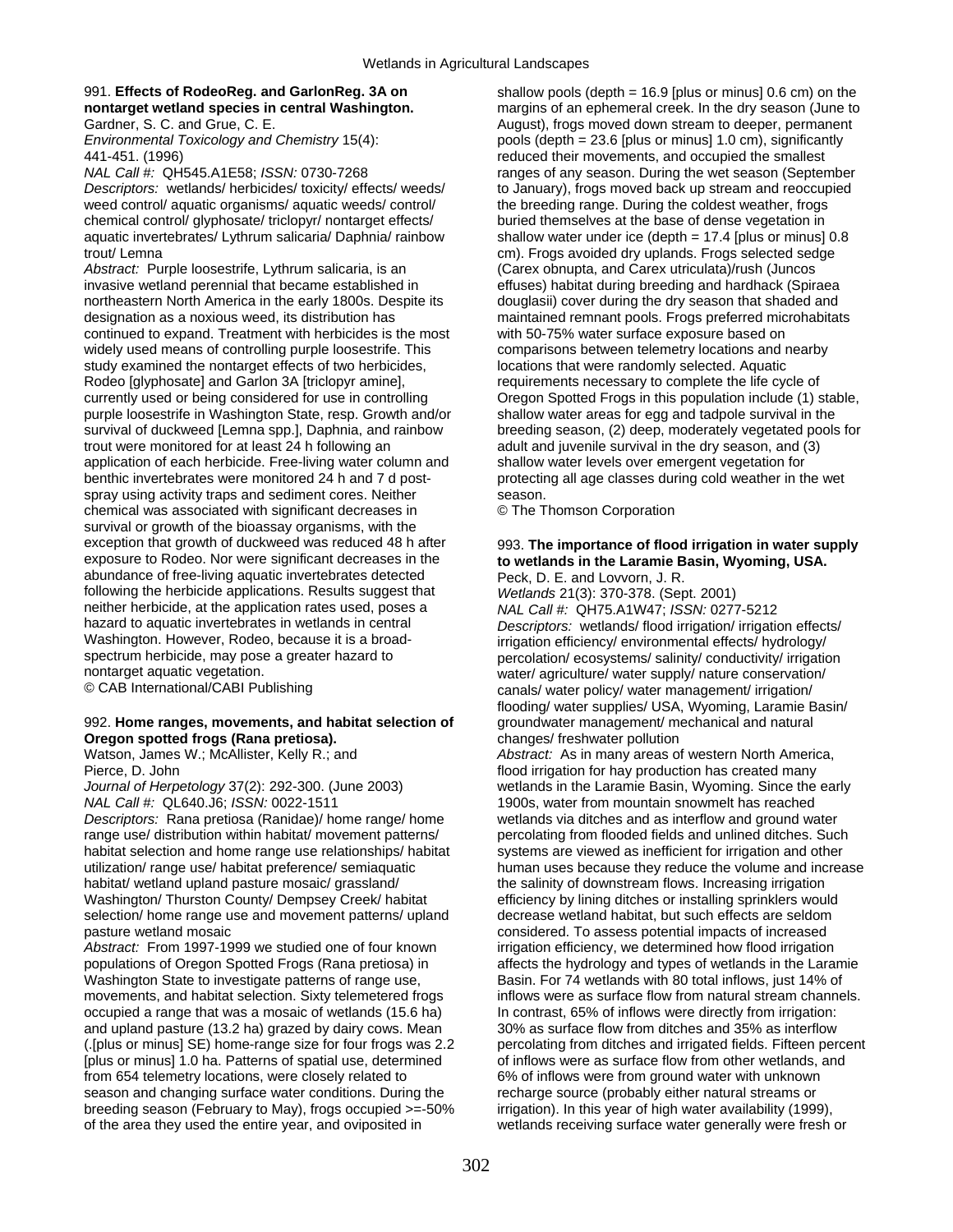oligosaline regardless of whether that flow was from natural streams, other wetlands, or ditches (mean plus or minus 1  $SD = 3.28$  plus or minus  $5.07$  mS/cm, median  $= 1.60$ , range 0.07-22.10). In contrast, wetlands receiving water as interflow percolating from ditches or irrigated fields, or as ground water with unknown recharge source, were more likely to have conductivities of mesosaline or higher (mean plus or minus  $1 SD = 22.45$  plus or minus  $32.71$  mS/cm, median = 9.08, range 0.60-112.00). Conductivity of surface water in the 74 wetlands (mS/cm) ranged from fresh (0.07) to hypersaline (112.00), with a mean of 10.89 plus or minus 22.80 (SD) and median of 2.60; this range of salinity corresponds to substantial variation in wetland community structure. In the Laramie Basin and similar areas, flood irrigation is critical to the existence, hydrology, and community types of most wetlands, and these effects should be considered in plans to increase irrigation efficiency. © CSA

## 994. **Nitrogen and phosphorus loading from drained wetlands adjacent to Upper Klamath and Agency Lakes, Oregon.**

Snyder, Daniel T. and Morace, Jennifer L. Portland, Ore.: U.S. Dept. of the Interior, U.S. Geological Survey67 p. Water-resources investigations report. *NAL Call #:* GB701.W375 no.97-4059 [http://or.water.usgs.gov/pubs\\_dir/Pdf/97-4059.pdf](http://or.water.usgs.gov/pubs_dir/Pdf/97-4059.pdf)  *Descriptors:* nutrient pollution of water---Oregon/ lakes-- fertilization---Oregon/ eutrophication---Oregon/ water quality biological assessment---Oregon This citation is from AGRICOLA.

# **Wetlands as Agricultural Conservation Practices**

# 995. **Constructed wetland systems in the arid and semiarid west to treat irrigation wastewater.**

Hoag, J. C.

In: Wetlands and Remediation: An International Conference. (Held 16 Nov 1999-17 Nov 1999 at Salt Lake City, UT .) Means, J. L. and Hinchee, R. E. (eds.); pp. 295-300; 1999.

*Descriptors:* wetlands/ irrigation water/ waste utilization/ pollution control/ water pollution treatment/ agricultural pollution/ water pollution control/ agriculture/ irrigation/ precipitation/ irrigation/ precipitation (atmospheric)/ wastewater treatment/ phosphorus removal/ nitrogen removal/ construction/ arid environments/ environmental engineering/ constructed wetlands/ USA, Idaho, Magic Valley/ protective measures and control/ wastewater treatment processes/ water treatment/ sewage & wastewater treatment

*Abstract:* Three Constructed Wetland Systems for water quality improvement of irrigation wastewater were built in the Magic Valley of Idaho in 1994, 1995, and 1996. The Nature Conservancy CWS is the oldest CWS. Preliminary data indicates that in it has a removal efficiency of 88% of Total Suspended Solids, 72.5% Total Phosphorous, 73.4% Ortho-phosphorous, and 65% nitrogen. Preliminary data indicates that the Cedar Draw CWS has a removal efficiency of 65.2% TSS, 43.2% TP, 16% OP, and 16% N (very limited sampling data). CSI CWS is the youngest wetland and little sampling has been completed on it. The plant communities have filled in significantly since planting with a few problems associated with water control. © CSA

## 996. **Created and restored marshes in the Lower Fraser River, British Columbia: Summary of their functioning as fish habitat.**

Levings, C. D. and Nishimura, D. J. H.

*Water Quality Research Journal of Canada* 32(3): 599-618. (1997); *ISSN:* 1201-3080

*Descriptors:* Canada, British Columbia, Fraser R./ marshes/ aquatic habitats/ estuaries/ invertebrates/ smolt/ salmon/ aquatic plants/ artificial wetlands/ rehabilitation/

comparison studies/ environmental restoration/ **Oncorhynchus** 

*Abstract:* Ecological comparisons of transplanted, natural (reference) and disrupted (unvegetated) marsh sites on the Fraser River estuary, British Columbia, were conducted between 1991 and 1994. The study examined vegetative biomass and cover, invertebrate abundance, fish abundance, fish residency, fish food, and submergence time for the three habitats. Standing crop biomass at three transplant sites was within the range of values for reference sites, but was much lower at an unstable site where sediment slumping had occurred. The percent cover of Lyngbyei's sedge (Carex lyngbyei) in eight transplant sites was <50% of that observed in adjacent reference sites when data were averaged over the study area; rushes (Juncus spp.) were more abundant in transplant sites. In all study reaches, abundance of invertebrates at transplant and reference sites was significantly higher than at disrupted sites. In several instances, invertebrate abundance at transplant sites was greater than at reference sites. No significant difference (p>0.05) was observed among marsh sites when chum salmon (Oncorhynchus keta) and chinook salmon (O. tschawytscha) fry abundance were compared. However, chinook and sockeye smolt catches were significantly different (p<0.05) among marsh sites and were usually higher at disrupted sites. In nine sites in the North Arm and Deas Slough area chum fry residency was examined. At one transplant site (DE1) marked chum fry were caught up to 48 h after release. No fry were caught 1 h after release at a transplant site (DI1) and a disrupted site (DE4). At the remaining sites, fry were caught up to 1 and 3 h after release. At all sites, over 80% of the total number of food organisms examined in chum fry stomachs were harpacticoid copepods. Mean submergence time for reference marshes ranged from 33.2 to 50.7%, but for transplanted sites the value ranged from 26.4 to 60.1%. Our study shows that numerous factors need to be examined in determining if restored marshes will function as natural habitats. The development of a standardized set of reference criteria would assist in evaluating whether or not transplanted marshes are functioning as designed. © CSA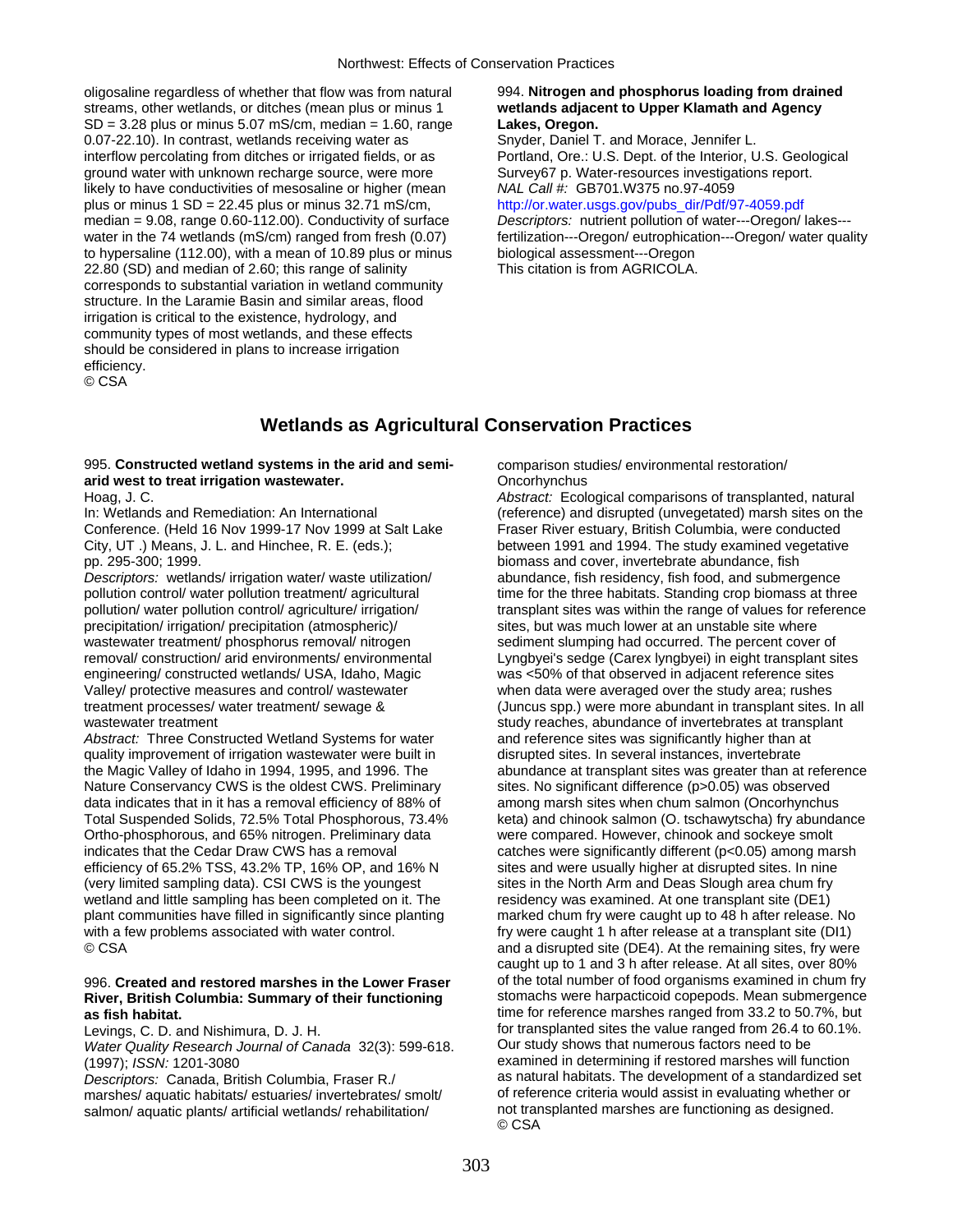# 997. **Duwamish River Coastal America restoration and reference sites: Results from 1997 monitoring studies.**

Cordell, J. R.; Tear, L. M.; Jensen, K.; and Higgins, H. A. Seattle, WA: Fisheries Research Institute; FRI-UW-9903, 1999.

*Notes:* Other numbers: Technical report. School of Aquatic and Fishery Science, Fisheries Research Institute, Washington University [Rep. Fish. Res. Inst. Wash. Univ.]. No. 9903

*Descriptors:* wetlands/ habitat improvement/ water resources/ riprap/ restoration/ brackishwater environment/ man-induced effects/ tidal currents/ riparian vegetation/ fishery sciences/ environmental protection/ coastal zone/ fishery management/ coastal inlets/ anthropogenic factors/ Oncorhynchus/ Carex lyngbyei/ Scirpus maritima/ USA, Washington, Seattle, Duwamish Waterway/ habitat community studies

*Abstract:* In this report, we present the results of 1997 biological monitoring at three wetland restoration sites in the Duwamish River estuary, Seattle, Washington. Restoration at these sites was originally facilitated by the federal Coastal America program and was carried out by a partnership of the City of Seattle, U.S. Fish & Wildlife Service, the U.S. Army Corps of Engineers, and the U.S. Environmental Protection Agency. Two of these sites are in the middle portion of the Duwamish Waterway, in a region dominated by tidal influence and mixed fresh- and marine water. The first of these sites consists of the General Service Administration (GSA) site located adjacent to the Federal Center South, which is a long, narrow intertidal strip running parallel to the east bank of the Duwamish Waterway adjacent/to the Seattle District Corps of Engineers. Restoration at this site included removal of rock riprap and a large overwater wharf structure to allow natural colonization by existing wetland plants, construction of a sediment "bench" at 0.0-m elevation to promote use by juvenile salmon (Oncorhynchus spp.), and planting of upland riparian vegetation. The second site is at Terminal 105 (T-105); this site originally consisted of a vacated street end and a large pipe that drained a small degraded wetland area. Restoration included removal of debris and replacement of the pipe with an estuarine channel that restored tidal flow to the area. The third Coastal America restoration site is at the upper Turning Basin at the head of the Duwamish Waterway. This site/comprises an upland riparian buffer planted with native vegetation and a small regraded upper intertidal basin planted with fringing native sedge, Carex lyngbyei, and rush, Scirpus maritima. © CSA

#### 998. **Fire, mowing, and hand-removal of woody species in restoring a native wetland prairie in the Willamette Valley of Oregon.**

Clark, D. L. and Wilson, M. V.

*Wetlands* 21(1): 135-144. (2001) *NAL Call #:* QH75.A1W47; *ISSN:* 0277-5212

*Descriptors:* wetlands/ prairies/ fires/ mowing/ mortality/ indigenous species/ environmental restoration/ flowering/ plant communities/ freshwater environments/ land use/ land management/ environmental quality/ ecosystem management/ ecosystem disturbance/ introduced species/ vegetation cover/ fire

*Abstract:* The invasion of prairies by woody species is a worldwide conservation concern. Fire is frequently used to inhibit this invasion. However, there is little documentation

of the effect of fire in wetland prairies, which are also threatened with encroachment of woody species. The present study investigated wetland species responses to experimental burning, hand-removal of woody species, and mowing with removal of cut material. The possible ecological mechanisms responsible for individualistic responses of species, including direct mortality, ability to resprout, and release from competition are considered. We also evaluated these treatments as tools for meeting restoration objectives of reducing the abundance of woody species, reducing or preventing spread of non-native pest species, and increasing or at least maintaining native species' abundance. After two years of treatments (1994 and 1996) three patterns emerged. 1) Woody species: Burning and hand-removal caused the greatest reductions in cover of woody species. Mowing with removal of cut material, however, did not reduce the cover of woody species compared to controls. As woody plant cover decreased, plant mortality increased, indicating that treatments influenced woody plant cover at least partially through mortality. 2) Native herbaceous species: Burning significantly decreased inflorescence production of Deschampsia cespitosa, the dominant wetland prairie grass. In contrast, burning, along with mowing, significantly increased flowering of Juncus tenuis. Flowering and cover of all native graminoids combined, however, showed no significant responses to treatments. Burning and handremoval significantly promoted the cover of native forbs as a group, with Lotus purshiana and Veronica scutellata showing the greatest increases. 3) Non-native herbaceous species: Burning and hand-removal significantly reduced the cover of non-native forbs as a group and particularly reduced the cover of Hypericum perforatum. The number of inflorescences of non-native grasses (Holcus lanatus and Anthoxanthum odoratum) increased with hand-removal and mowing. Overall, no treatment was clearly superior in fulfilling the restoration objectives. Burning was effective in reducing woody cover and did not promote abundance of non-native herbaceous species. Burning, however, reduced the flowering of the key native grass, Deschampsia cespitosa. Hand-removal of woody species was also effective at reducing woody cover and promoted the abundance of some native species, but it sometimes increased the cover of non-native herbaceous species. Because mowing with removal of cut material was ineffective in reducing woody cover and tended to promote non-native herbaceous species, this treatment is not recommended as a management tool. © CSA

## 999. **Hydrologic design considerations of constructed wetlands for urban stormwater runoff.**

Koob, T.; Barber, M. E.; and Hathhorn, W. E. *Journal of the American Water Resources Association* 35(2): 323-332. (Apr. 1999) *NAL Call #:* GB651.W315; *ISSN:* 1093-474X

*Descriptors:* artificial wetlands/ hydrology/ urban runoff/ vegetation/ water stress/ drought/ tolerance/ design criteria/ storm runoff/ land reclamation/ stormwater runoff/ water budget/ droughts/ environmental engineering/ agricultural runoff/ runoff (urban)/ design data/ runoff/ USA, Washington, Spokane/ control of water on the surface/ protective measures and control/ environmental action/ water & wastewater treatment/ underground services and water use/ wastewater treatment processes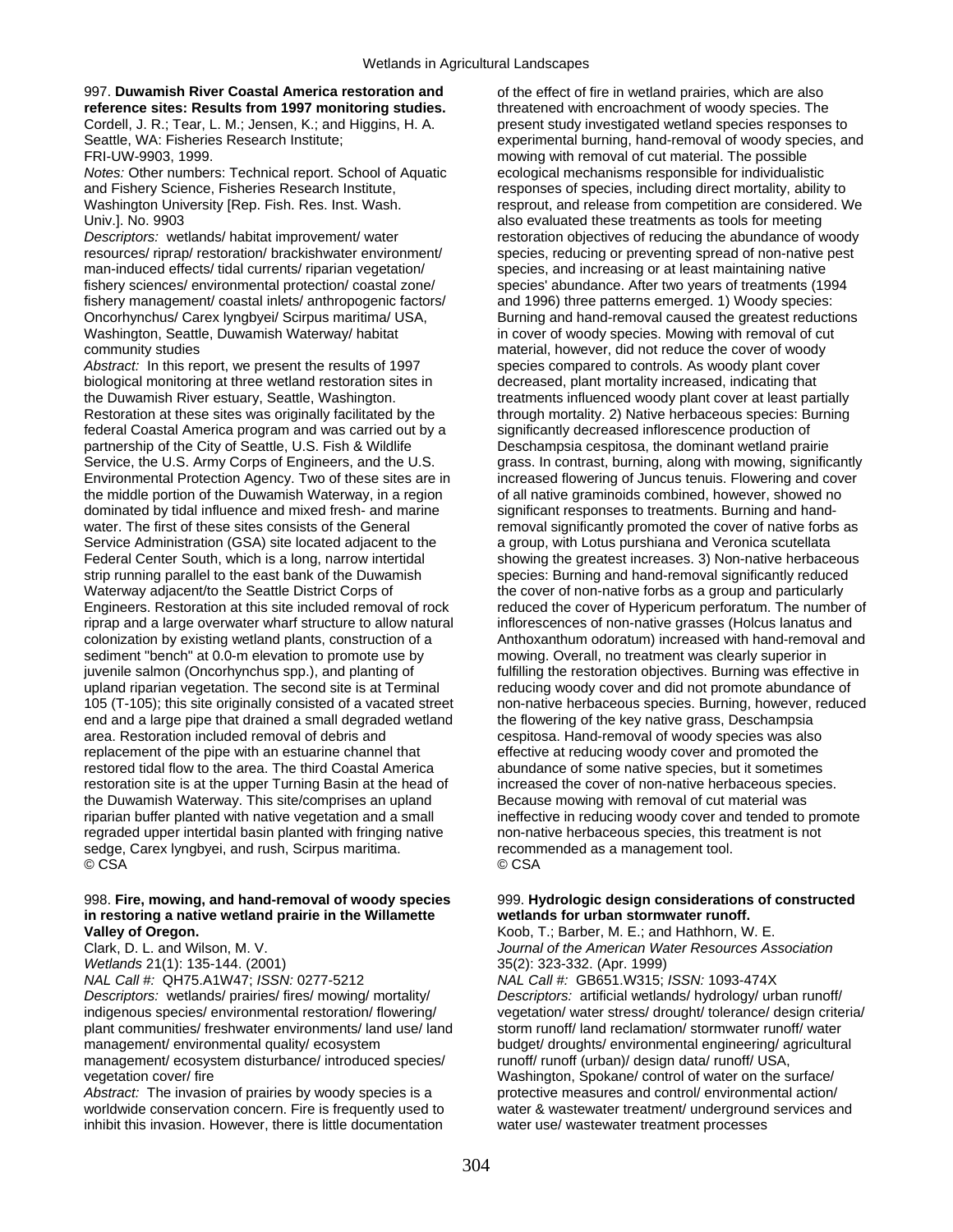*Abstract:* The successful design of constructed wetlands requires a continuous supply of water or vegetation that can withstand drought conditions. Having a constant water source is the best alternative to insure species diversity throughout the season. Consequently, detention structure designs should be based on times between events as well as on hydrologic return periods, since between events is when most evaporation and infiltration losses are likely to occur. In arid or semi-arid environments, this is a difficult process because of long interevent times and seasonal changes in precipitation patterns. This discussion is predicated on the assumption that phytoplankton, epiphytic algae, and emergent vegetation require moist conditions to be effective at removing nutrients, metals and other pollutants. There are drought tolerant species of vegetation that can be used in constructed wetlands but it may take several days to re-establish the attached bacteria communities necessary for optimum pollutant removal. This paper examines a stochastic framework to examine the probability of extended dry periods based on historic rainfall data. The number of consecutive dry days is selected for a specified level of assurance. By multiplying this value by the sum of daily system losses, an overall pond volume can be determined that ensures a minimum depth of water. To illustrate the utility of the approach, the method is applied to a site in Spokane, Washington. © CSA

# 1000. **Hydrologic regime controls soil phosphorus fluxes in restoration and undisturbed wetlands.**

Aldous, Allison; McCormick, Paul; Ferguson, Chad; Graham, Sean; and Craft, Chris

*Restoration Ecology* 13(2): 341-347. (June 2005) *NAL Call #:* QH541.15.R45R515; *ISSN:* 1061-2971 *Descriptors:* wetlands/ soil/ flooding/ mineralization/ phosphorus/ environmental restoration/ lakes/ habitat improvement/ fertilizers/ hydrology/ ecosystem disturbance/ agriculture/ USA, Oregon, Upper Klamath L./ reclamation/ habitat community studies/ mechanical and natural changes

*Abstract:* Many wetland restoration projects occur on former agricultural soils that have a history of disturbance and fertilization, making them prone to phosphorus (P) release upon flooding. To study the relationship between P release and hydrologic regime, we collected soil cores from three restoration wetlands and three undisturbed wetlands around Upper Klamath Lake in southern Oregon, U.S.A. Soil cores were subjected to one of three hydrologic regimes-flooded, moist, and dry-for 7.5 weeks, and P fluxes were measured upon reflooding. Soils from restoration wetlands released P upon reflooding regardless of the hydrologic regime, with the greatest releases coming from soils that had been flooded or dried. Undisturbed wetland soils released P only after drying. Patterns in P release can be explained by a combination of physical and biological processes, including the release of iron-bound P due to anoxia in the flooded treatment and the mineralization of organic P under aerobic conditions in the dry treatment. Higher rates of soil P release from restoration wetland soils, particularly under flooded conditions, were associated with higher total P concentrations compared with undisturbed wetland soils. We conclude that maintaining moist soil is the means to minimize P release from recently flooded

wetland soils. Alternatively, prolonged flooding provides a means of liberating excess labile P from former agricultural soils while minimizing continued organic P mineralization and soil subsidence. © CSA

## 1001. **Integrated pest management to control reed canarygrass in seasonal wetlands of southwestern Washington.**

Kilbride, K. M. and Paveglio, F. L. *Wildlife Society Bulletin* 27(2): 292-297. (1999) *NAL Call #:* SK357.A1W5; *ISSN:* 0091-7648 *Descriptors:* wetlands/ weed control/ control methods/ herbicides/ integrated control/ mowing/ spraying/ sprays/ discing/ weeds/ cultural control/ Phalaris/ Phalaris arundinacea

*Abstract:* Reed canarygrass (Phalaris arundinacea) is an exotic, invasive species that threatens to degrade wetlands throughout North America. Although efficacies of control methods for canarygrass have been studied in the Midwest, little information is available regarding efficacies for treatments in the Pacific Northwest. Here, integrated pest management techniques for the control of canarygrass in seasonal wetlands of southwestern Washington were investigated. Techniques used included mechanical (disking or mowing) and chemical (RodeoReg.) treatments, and combinations of disking and Rodeo together with water-level control for 3 growing seasons. Stem densities of canarygrass were reduced most by spraying and disking with a follow-up application of Rodeo during the next growing season. Disking with a follow-up application of Rodeo during the next growing season generally had similar canarygrass control as the most efficacious treatment. Canarygrass that germinated and grew from viable rhizomes following drawdown after the initial Rodeo application or disking made a follow-up treatment with herbicide imperative for effective control. To prevent canarygrass re-infestation, treatments should not be initiated until the ability to manage consistent water levels throughout the winter and early spring exists for a wetland. © CAB International/CABI Publishing

#### 1002. **Nutrients in salmon hatchery wastewater and its removal through the use of a wetland constructed to treat off-line settling pond effluent.**  Michael, J. H.

*Aquaculture* 226(1-4): 213-225. (Oct. 2003) *NAL Call #:* SH1 .A6; *ISSN:* 0044-8486 *Descriptors:* aquaculture effluents/ biodegradation/ water pollution treatment/ water quality control/ wastewater treatment/ phosphorus/ hatcheries/ solid impurities/ fish culture/ nutrients/ habitat/ fisheries/ settling basins/ artificial wetlands/ salmonidae/ USA, Washington/ salmonids/ effects of aquaculture on the environment/ effects of aquaculture on the environment/ sewage & wastewater treatment/ water & wastewater treatment *Abstract:* The presence of nutrients in the wastewater of salmonid hatcheries is of growing concern to water quality managers. Presently, Washington State regulations require quiescent settling to remove settleable and suspended solids from the water but do not as yet address nutrient concerns. In order to evaluate the load of nutrients discharged by salmon hatcheries, the Washington Department of Fish and Wildlife (WDFW) initiated two studies. Water from the Issaquah Hatchery, located in a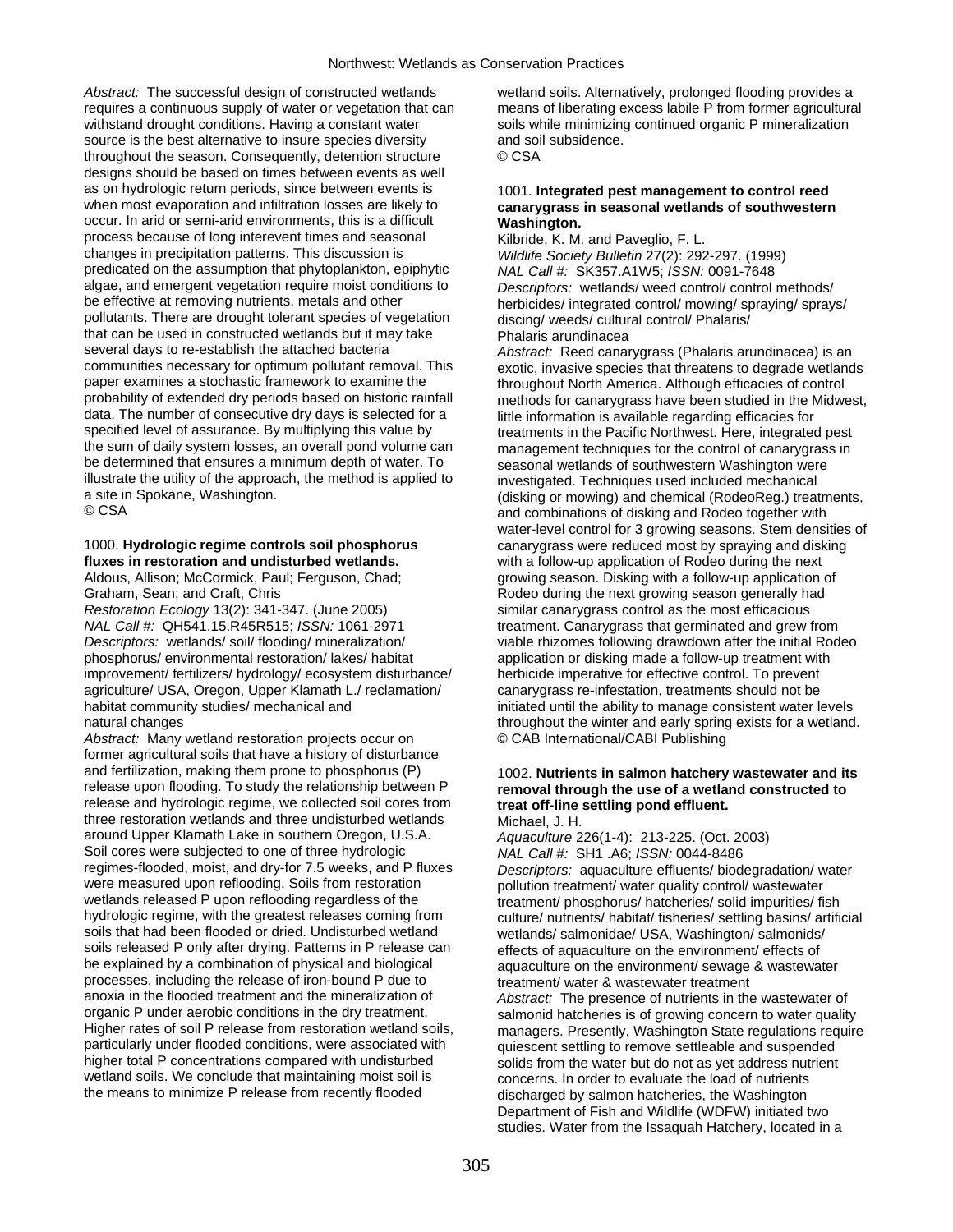watershed with identified excessive levels of anthropogenic phosphorus in the aquatic system, was monitored for total phosphorus for more than a year at the points of diversion from the creek, at the points of water return to the creek, and at the point of discharge from the off-line settling pond. Monitoring showed that the hatchery's contribution to watershed phosphorus levels was low and that the primary phosphorous input from the hatchery appeared to be the process water as opposed to water from the off-line settling system. In order to evaluate the efficacy of a constructed wetland in the removal of nutrients from a conventional offline settling system, WDFW installed a constructed wetland at the Dungeness Hatchery. Over the course of 4 years of monitoring, the wetland removed most of the solids, phosphorus, and nitrogenous compounds, which resulted in a reduction in biological oxygen demand (BOD) of the influent water. At times, the offline settling system actually increased the level of some of the nutrients, suggesting that treatment of hatchery effluent will need to include a combination of quiescent settling, constructed wetland, and some sort of process water treatment if anthropogenic solids and nutrients are to be more completely removed. The constructed wetland also provided habitat used by amphibians and birds for breeding and foraging. At facilities in locations with sufficient land base available to develop a constructed wetland, it should be possible to reduce the nutrient input to receiving waters and provide additional habitat for aquatic animals. © CSA

## 1003. **Prescribed fire and the response of woody species in Willamette Valley wetland prairies.**

Pendergrass, K. L.; Miller, P. M.; and Kauffman, J. B. *Restoration Ecology* 6(3): 303-311. (1998) *NAL Call #:* QH541.15.R45R515; *ISSN:* 1061-2971 *Descriptors:* fire management/ fire suppression/ fuel biomass/ fuel properties/ height growth/ prescribed burning/ wetland prairies/ woody species density *Abstract:* A single fall-season prescribed bum and two consecutive fall-season prescribed bums were conducted in 1988 and 1989 to quantify the effects of fire intensity and frequency on woody species in two Willamette Valley wet prairies. Fuel biomass, fuel properties, fire behavior, biomass consumption, and changes in woody species density and height were documented before and after the bums. Before burning, Rosa nutkana (Nootka rose) was the most abundant woody species at both sites. In 1988, bums were significantly more intense, produced more heat per unit area at Fisher Butte than at Rose Prairie, and were fairly complete, with 37% and 35% woody biomass consumption, respectively. In 1989, bums were spotty; only 11% of woody biomass was consumed at Fisher Butte. The one-burn treatment did not affect R. nutkana density in 1 apprx 15 m transects at either site; the two-burn treatment significantly increased its density in three of the five communities sampled. Burning significantly reduced height growth by eliminating taller individuals while stimulating sprouts from belowground tissues. Redistribution of R. nutkana and trees into shorter height classes indicates the possibility of reducing the visual dominance of woody species if periodic burns were conducted in native Willamette Valley prairie. The low-intensity bums in this study were sufficient to remove the woody shoots under 3 m tall but did not reduce their capacity to regenerate and did not reduce the density of woody species. After decades

of fire suppression, two bums were not sufficient to reestablish the desired balance between native herbaceous and woody species or to reduce the presence of introduced woody species. A long-term commitment to the reintroduction of fire as a management tool will be required to maintain native wetland prairies in the Willamette Valley. © The Thomson Corporation

# 1004. **Reduction potential of selenate in wetland sediment.**

Zhang, Y. Q. and Moore, J. N. *Journal of Environmental Quality* 26(3): 910-916. (1997) *NAL Call #:* QH540.J6; *ISSN:* 0047-2425 *Abstract:* Laboratory and field experiments were conducted to examine the reduction potential of dissolved selenate in wetland sediment at Benton Lake, Montana. Results showed that selenate reduction in wetland sediment was a microbially mediated process. This process proceeded rapidly and removed more than 50% of added selenate from solution to the sediment during the first day of the experiment. The reduction potential of selenate in sediment was positively correlated to Se concentrations in sediment, but not to sediment organic C content. This process occurred at the sediment surface because the depth of diffusion of selenate was limited, resulting in most Se accumulating in the top 2 cm of the sediment. The results from this study indicate that selenate reduction in sediment dominates selenate removal from water. This citation is from AGRICOLA.

#### 1005. **Response of a terrestrial mollusc community to an autumn prescribed burn in a rare wetland prairie of western Oregon, USA.**  Severns, Paul M.

*Journal of Molluscan Studies* 71(Part 2): 181-187. (2005) *NAL Call #:* QL401; *ISSN:* 0260-1230 *Descriptors:* prescribed burning: applied and field techniques/ grasslands/ wetland prairie *Abstract:* Conservation and management of grasslands may involve the use of prescribed fire to reinstate a historical disturbance regime recently suppressed by humans. I used traps to describe the terrestrial mollusc community in a rare wetland prairie ecosystem of western Oregon, USA over a 3-year period in an adjacent burned and unburned wetland prairie parcel beginning 1 year following an autumn prescribed fire. Species richness was lower throughout the burned area for the duration of the study period and mollusc abundance was lower in the first postburn year, but steadily increased over time, surpassing the adjacent burned area by the third postburn year. According to Multi-response Permutation Procedure, the mollusc community in the adjacent burned area differed significantly from the unburned prairie each year since the burn, suggesting that fire history may structure the wetland prairie mollusc community. Indicator species analysis identified that Deroceras reticulatum and Monadenia fidelis were indicator species for unburned wetland prairie, while Catinella rhederi and Vertigo modesta were indicator species for burned habitat at the study site. Since fire appears to decrease wetland prairie mollusc diversity and abundance, prescribed burns should be conducted in accordance with refuges, to provide a source population for colonizing molluscs and for other animals with unknown responses to fire.

© The Thomson Corporation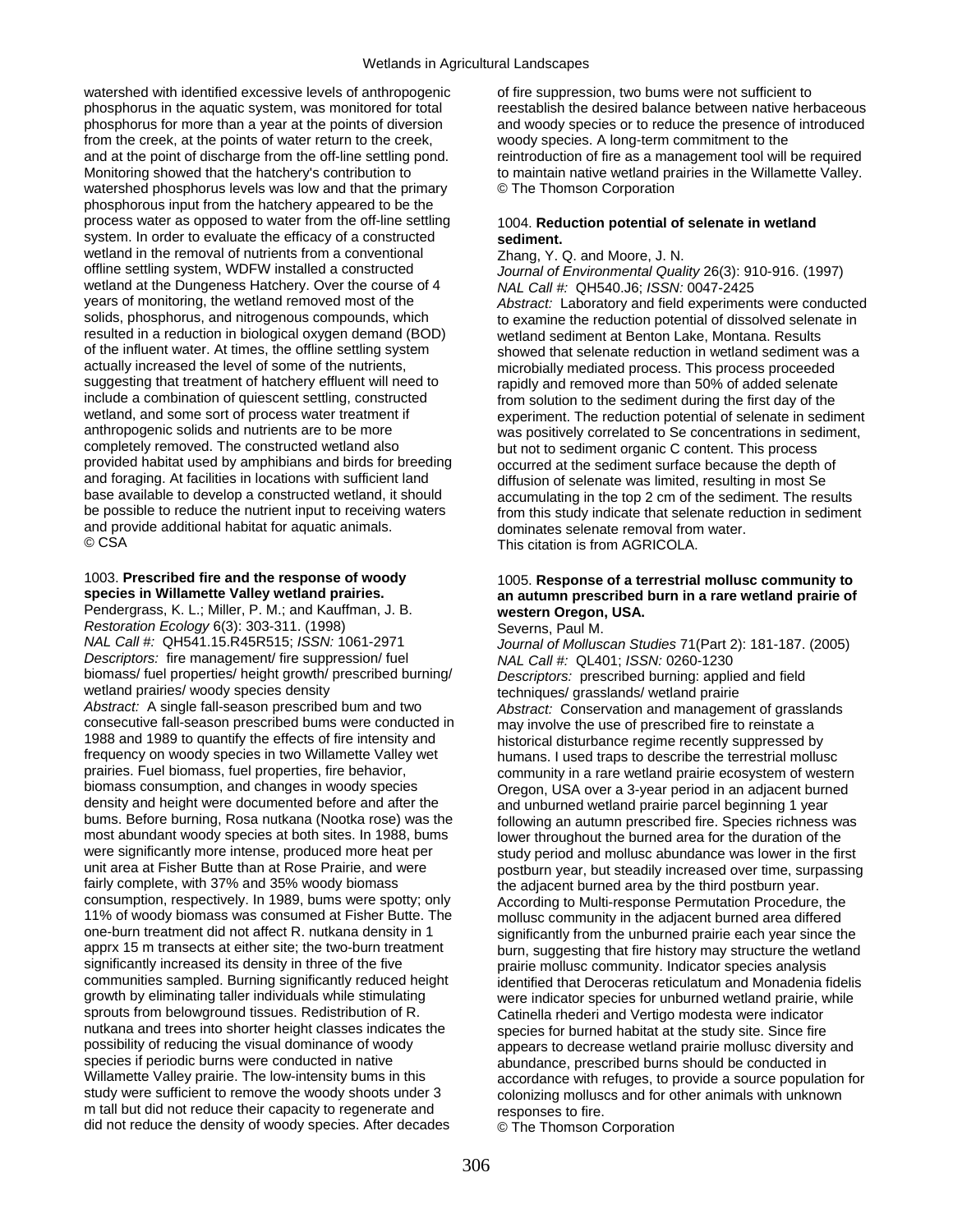## 1006. **Subsurface flow wetland treatment of dairy farm stormwater.**

Bruce, I. D. and Puget Sound Action Team, Olympia WA USA.

In: 2003 Georgia Basin/Puget Sound Resarch Conference Proceedings. (Held 3 Mar 1931-3 Apr 2003 at Vancouver, BC (Canada).) Droscher, T. W. and Fraser, D. A. (eds.); 2004.

*Descriptors:* wetlands/ water quality/ nutrients (mineral)/ tributaries/ ponds/ suspended particulate matter/ habitat improvement/ airports/ water pollution/ agricultural pollution/ farms/ artificial wetlands/ coliforms/ nutrients/ streams/ fisheries/ sampling/ interception/ storm seepage/ suspended solids/ monitoring/ agriculture/ dairy wastes/ storm wastewater/ Canada, British Columbia, Vancouver I., Victoria/ Canada, British Columbia, North Saanich/ habitat community studies/ prevention and control/ industrial effluents/ water & wastewater treatment *Abstract:* Non-point source pollution from agriculture can cause chronic water quality impacts in small streams and downstream marine waters. In North Saanich, B.C., water quality sampling of a tributary of TENTEN Creek in February 2000 indicated excessive levels of nutrients, suspended solids and faecal coliforms present in stormwater originating from an adjacent dairy farm. The tributary from the farm crosses into lands managed by the Victoria Airport Authority (VAA). The WSIKEM-TENTEN Stewardship Project, working in partnership with VAA, Pendray Farms, Tseycum First Nation and Fisheries & Oceans Canada, developed a stormwater interception and treatment complex beginning in August 2000. A 2.1 millionlitre stormwater detention pond was constructed with two piped outlets, one that fed a 150 metre long, 3-metre wide sub-surface flow constructed wetland. Monitoring of treatment efficacy in the winter of 2000-01 indicated that up to 99% of source faecal coliforms were removed, while nutrient and TSS reductions ranged from 25-95%. Subsequently a second wetland was constructed in 2001 to treat additional stormwater, and we estimate that during the first three years of operation, over 300 million litres of stormwater were treated. This paper discusses how the project was developed, its successes and limitations, and the role of stewardship partnerships in habitat and water quality restoration. Data describing wetland efficacy in treating agricultural stormwater is presented in tabular and chart formats, along with discussion of several of the water quality parameters that were investigated. © CSA

# 1007. **Use of radar remote sensing (RADARSAT) to map winter wetland habitat for shorebirds in an agricultural landscape.**

Taft, O. W.; Haig, S. M.; and Kiilsgaard, C. *Environmental Management* 33(5): 750-763. (2004) *NAL Call #:* HC79.E5E5; *ISSN:* 0364-152X *Descriptors:* wetlands/ radar/ remote sensing/ habitat/ agriculture/ wildlife/ mapping/ aquatic birds/ agricultural ecosystems/ radarsat/ shorebirds/ plovers/ sandpipers *Abstract:* Many of today's agricultural landscapes once held vast amounts of wetland habitat for waterbirds and other wildlife. Successful restoration of these landscapes relies on access to accurate maps of the wetlands that remain. We used C-band (5.6-cm-wavelength), HHpolarized radar remote sensing (RADARSAT) at a 38 degree incidence angle (8-m resolution) to map the

distribution of winter shorebird (Charadriiformes) habitat on agricultural lands in the Willamette Valley of western Oregon. We acquired imagery on three dates (10 December 1999, 27 January 2000, and 15 March 2000) and simultaneously collected ground reference data to classify radar signatures and evaluate map accuracy of four habitat classes: (1) wet with less than or equal to 50% vegetation (considered optimal shorebird habitat), (2) wet with > 50% vegetation, (3) dry with less than or equal to 50% vegetation, and (4) dry with > 50% vegetation. Overall accuracy varied from 45 to 60% among the three images, but the accuracy of focal class 1 was greater, ranging from 72 to 80%. Class 4 coverage was stable and dominated maps (40% of mapped study area) for all three dates, while coverage of class 3 decreased slightly throughout the study period. Among wet classes, class 1 was most abundant (about 30% coverage) in December and January, decreasing in March to approximately 15%. Conversely, class 2 increased dramatically from January to March, likely due to transition from class 1 as vegetation grew. This approach was successful in detecting optimal habitat for shorebirds on agricultural lands. For modest classification schemes, radar remote sensing is a valuable option for wetland mapping in areas where cloud cover is persistent. © CSA

# 1008. **The value of agricultural wetlands as invertebrate resources for wintering shorebirds.**

Taft, O. W. and Haig, S. M.

*Agriculture, Ecosystems & Environment* 110(3-4): 249-256. (2005)

*NAL Call #:* S601 .A34; *ISSN:* 0167-8809 *Abstract:* Agricultural landscapes have received little recognition for the food resources they provide to wintering waterbirds. In the Willamette Valley of Oregon, modest yet significant populations of wintering shorebirds (Charadriiformes) regularly use hundreds of dispersed wetlands on agricultural lands. Benthic invertebrates are a critical resource for the survival of overwintering shorebirds, yet the abundance of invertebrate resources in agricultural wetlands such as these has not been quantified. To evaluate the importance of agricultural wetlands to a population of wintering shorebirds, the density, biomass, and general community composition of invertebrates available to birds were quantified at a sample of Willamette Valley sites during a wet (1999-2000) and a dry winter (2000-2001). Invertebrate densities ranged among wetlands from 173 to 1925 (mean +/- S.E.: 936 +/- 106) individuals/m2 in the wet winter, and from 214 to 3484 (1028 +/- 155) individuals/m2 in the dry winter. Total invertebrate estimated biomass among wetlands ranged from 35 to 652 (mean +/- S.E.: 364 +/- 35) mg/m2 in the wet winter, and from 85 to 1405 (437 +/- 62) mg/m2 in the dry winter. These estimates for food abundance were comparable to that observed in some other important freshwater wintering regions in North America. This citation is from AGRICOLA.